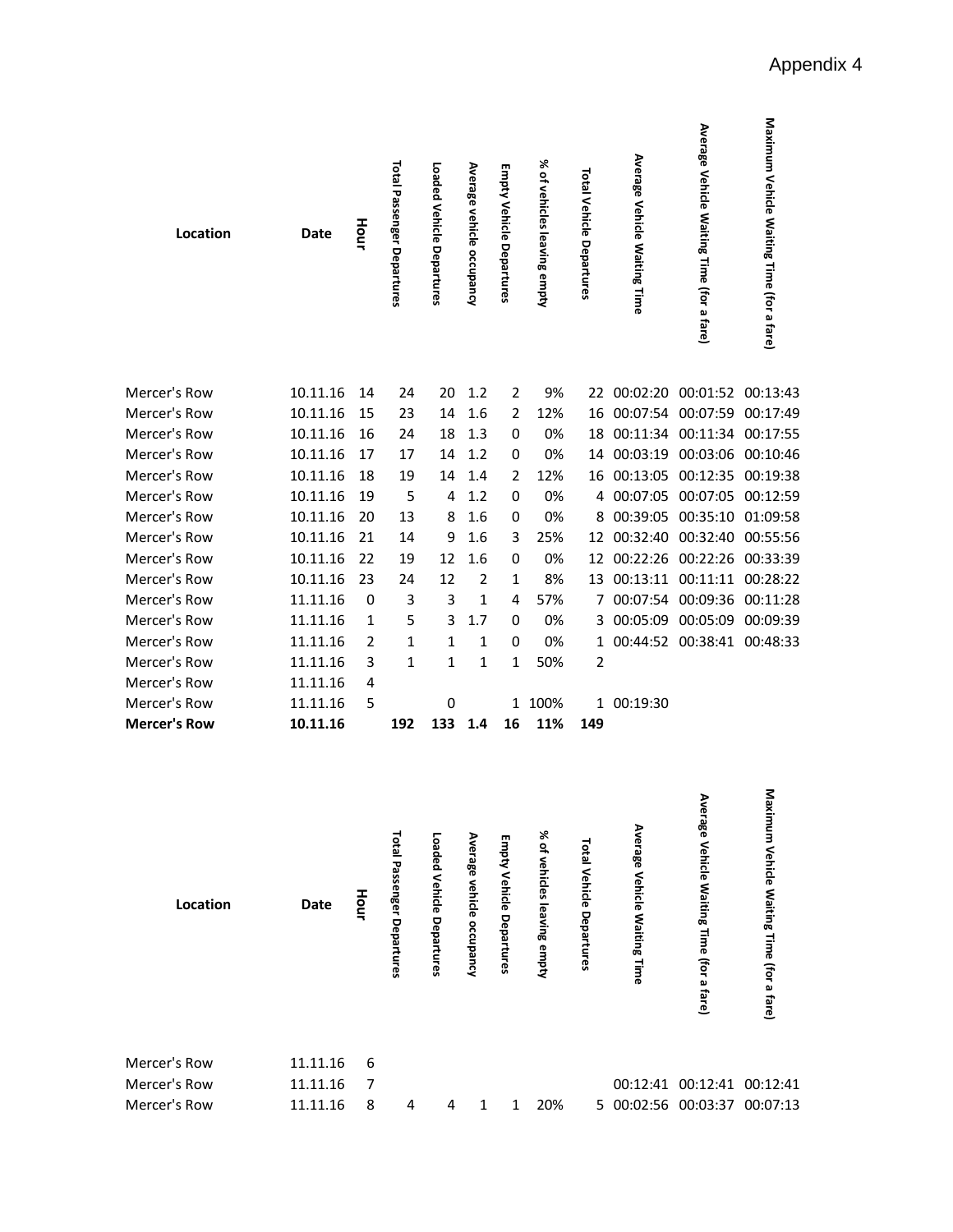| Mercer's Row        | 11.11.16 | 9             | 12  | 7   | 1.7            | 0              | 0%  |     |            | 7 00:19:21 00:17:52 00:39:10 |          |
|---------------------|----------|---------------|-----|-----|----------------|----------------|-----|-----|------------|------------------------------|----------|
| Mercer's Row        | 11.11.16 | 10            | 16  | 13  | 1.2            | 3              | 19% | 16  | 00:20:40   | 00:19:20                     | 00:28:59 |
| Mercer's Row        | 11.11.16 | 11            | 19  | 15  | 1.3            | 0              | 0%  | 15  |            | 00:30:20 00:30:20            | 00:53:15 |
| Mercer's Row        | 11.11.16 | 12            | 18  | 16  | 1.1            | 1              | 6%  | 17  |            | 00:19:26 00:20:05            | 00:33:40 |
| Mercer's Row        | 11.11.16 | 13            | 27  | 20  | 1.4            | 0              | 0%  | 20  |            | 00:10:56 00:10:56            | 00:16:22 |
| Mercer's Row        | 11.11.16 | 14            | 41  | 25  | 1.6            | 0              | 0%  | 25  | 00:11:39   | 00:11:39                     | 00:30:18 |
| Mercer's Row        | 11.11.16 | 15            | 22  | 15  | 1.5            | 1              | 6%  | 16  |            | 00:26:36 00:26:45            | 00:35:29 |
| Mercer's Row        | 11.11.16 | 16            | 22  | 16  | 1.4            | 0              | 0%  | 16  | 00:11:19   | 00:11:19                     | 00:21:18 |
| Mercer's Row        | 11.11.16 | 17            | 19  | 15  | 1.3            | 0              | 0%  | 15  | 00:03:11   | 00:03:11                     | 00:06:04 |
| Mercer's Row        | 11.11.16 | 18            | 20  | 13  | 1.5            | 1              | 7%  | 14  |            | 00:07:44 00:07:01            | 00:21:11 |
| Mercer's Row        | 11.11.16 | 19            | 19  | 13  | 1.5            | 0              | 0%  | 13  | 00:09:19   | 00:09:19                     | 00:19:28 |
| Mercer's Row        | 11.11.16 | 20            | 27  | 13  | 2.1            | $\Omega$       | 0%  | 13  | 00:32:30   | 00:32:13                     | 00:40:55 |
| Mercer's Row        | 11.11.16 | 21            | 27  | 14  | 1.9            | 3              | 18% | 17  | 00:23:59   | 00:23:51                     | 00:29:38 |
| Mercer's Row        | 11.11.16 | 22            | 60  | 31  | 1.9            | 1              | 3%  | 32  | 00:10:15   | 00:10:08                     | 00:14:42 |
| Mercer's Row        | 11.11.16 | 23            | 57  | 29  | $\overline{2}$ | $\overline{2}$ | 6%  | 31  |            | 00:24:28 00:24:41            | 00:37:36 |
| Mercer's Row        | 12.11.16 | 0             | 60  | 40  | 1.5            | 0              | 0%  | 40  |            | 00:21:26 00:21:34            | 00:34:24 |
| Mercer's Row        | 12.11.16 | 1             | 65  | 35  | 1.9            | $\mathcal{P}$  | 5%  | 37  |            | 00:21:34 00:21:42            | 00:30:37 |
| Mercer's Row        | 12.11.16 | $\mathcal{P}$ | 54  | 34  | 1.6            | $\mathcal{P}$  | 6%  | 36  | 00:15:49   | 00:15:55                     | 00:22:23 |
| Mercer's Row        | 12.11.16 | 3             | 44  | 30  | 1.5            | 3              | 9%  | 33  | 00:06:33   | 00:06:32                     | 00:13:39 |
| Mercer's Row        | 12.11.16 | 4             | 22  | 18  | 1.2            | 5              | 22% | 23  |            | 00:11:46 00:12:40            | 00:34:23 |
| Mercer's Row        | 12.11.16 | 5             | 6   | 4   | 1.5            | 3              | 43% |     | 7 00:31:39 |                              |          |
| <b>Mercer's Row</b> | 11.11.16 |               | 661 | 420 | 1.6            | 28             | 6%  | 448 |            |                              |          |

| Location     | Date     | Hour | Total<br>Passenger Departures | Loaded Vehicle<br>Departures | Average<br>vehicle<br>occupancy | Empty Vehicle<br>Departures | ৯ৎ<br>٩<br>vehicles leaving<br>ampty | Total Vehicle<br>Departures | Average Vehicle Waiting Time | Average Vehicle Waiting Time (for a fare) | Maximum Vehicle Waiting Time (for a fare) |
|--------------|----------|------|-------------------------------|------------------------------|---------------------------------|-----------------------------|--------------------------------------|-----------------------------|------------------------------|-------------------------------------------|-------------------------------------------|
| Mercer's Row | 12.11.16 | 6    |                               | 0                            |                                 |                             | 1 100%                               |                             | 1 02:00:24                   |                                           |                                           |
| Mercer's Row | 12.11.16 | 7    |                               |                              |                                 |                             |                                      |                             |                              |                                           |                                           |
| Mercer's Row | 12.11.16 | 8    |                               | $\mathbf 0$                  |                                 | 1                           | 100%                                 |                             | 1 00:45:13                   | 00:35:26                                  | 00:35:26                                  |
| Mercer's Row | 12.11.16 | 9    | 4                             | 4                            | 1                               | 1                           | 20%                                  |                             | 5 00:31:49                   | 00:31:49                                  | 00:39:02                                  |
| Mercer's Row | 12.11.16 | 10   | 10                            | 9                            | 1.1                             | 0                           | 0%                                   | 9                           | 00:25:38                     | 00:25:38                                  | 00:38:36                                  |
| Mercer's Row | 12.11.16 | 11   | 17                            | 11                           | 1.5                             | $\mathbf 0$                 | 0%                                   | 11                          | 00:46:03                     | 00:42:40                                  | 00:56:14                                  |
| Mercer's Row | 12.11.16 | 12   | 13                            | 8                            | 1.6                             | 4                           | 33%                                  | 12                          | 00:36:55                     | 00:36:35                                  | 00:49:18                                  |
| Mercer's Row | 12.11.16 | 13   | 37                            | 21                           | 1.8                             | 0                           | 0%                                   | 21                          | 00:09:50                     | 00:09:50                                  | 00:27:34                                  |
| Mercer's Row | 12.11.16 | 14   | 41                            | 20                           | 2                               | 0                           | 0%                                   | 20                          | 00:03:26                     | 00:03:26 00:07:42                         |                                           |

Mercer's Row 12.11.16 15 21 14 1.5 0 0% 14 00:30:48 00:27:58 00:46:21 Mercer's Row 12.11.16 16 39 21 1.9 4 16% 25 00:11:34 00:11:34 00:29:32 Mercer's Row 12.11.16 17 38 24 1.6 0 0% 24 00:09:38 00:09:38 00:14:16 Mercer's Row 12.11.16 18 31 22 1.4 2 8% 24 00:14:07 00:13:06 00:27:21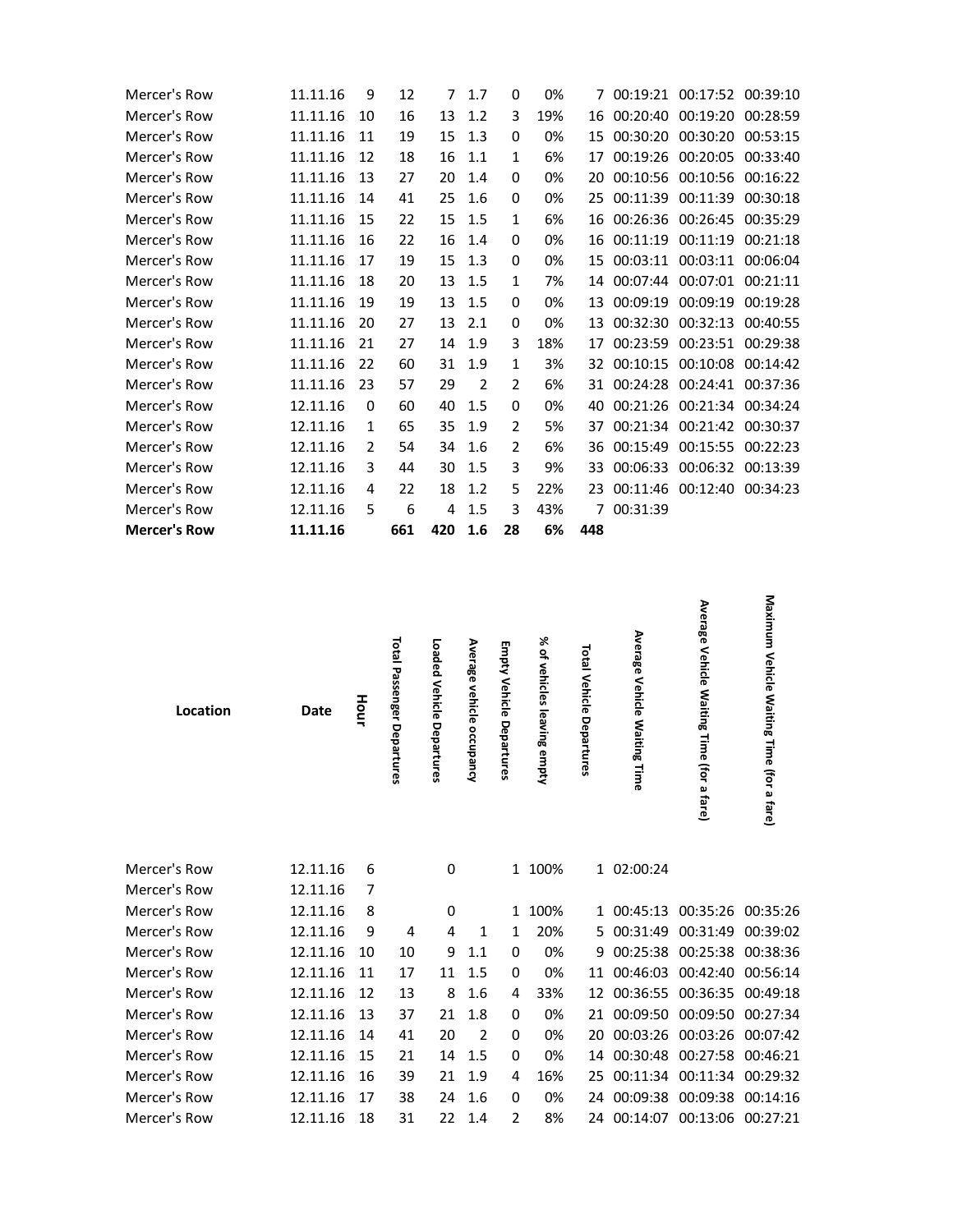| Mercer's Row        | 12.11.16 | 19            | 27   |     | 15 1.8  | $\mathcal{P}$ | 12% |     | 17 00:21:18 00:21:47 00:29:20 |          |
|---------------------|----------|---------------|------|-----|---------|---------------|-----|-----|-------------------------------|----------|
| Mercer's Row        | 12.11.16 | 20            | 46   |     | 22, 2.1 | 4             | 15% |     | 26 00:20:18 00:20:00 00:28:26 |          |
| Mercer's Row        | 12.11.16 | - 21          | 44   |     | 20, 2.2 | $\Omega$      | 0%  |     | 20 00:24:08 00:23:40 00:38:52 |          |
| Mercer's Row        | 12.11.16 | 22            | 93   | 44  | 2.1     | 1             | 2%  |     | 45 00:16:41 00:16:41          | 00:26:56 |
| Mercer's Row        | 12.11.16 | -23           | 88   |     | 50 1.8  | $\mathcal{P}$ | 4%  |     | 52 00:16:55 00:16:45 00:25:46 |          |
| Mercer's Row        | 13.11.16 | 0             | 128  |     | 73 1.8  | 1             | 1%  |     | 74 00:08:23 00:08:21 00:15:47 |          |
| Mercer's Row        | 13.11.16 | 1             | 140  |     | 98 1.4  | $\Omega$      | 0%  |     | 98 00:03:06 00:03:06 00:08:19 |          |
| Mercer's Row        | 13.11.16 | $\mathcal{P}$ | 126  |     | 81 1.6  | $\mathcal{P}$ | 2%  |     | 83 00:06:20 00:06:19 00:12:46 |          |
| Mercer's Row        | 13.11.16 | 3             | 51   |     | 46 1.1  | $\mathcal{P}$ | 4%  |     | 48 00:12:49 00:12:55 00:22:23 |          |
| Mercer's Row        | 13.11.16 | 4             | 44   | 40  | 1.1     | 6             | 13% |     | 46 00:08:59 00:07:45 00:34:48 |          |
| Mercer's Row        | 13.11.16 | 5.            | 3    | 3   | 1       | 5             | 62% | 8   | 00:31:41 00:27:52 00:27:52    |          |
| <b>Mercer's Row</b> | 12.11.16 |               | 1041 | 646 | - 1.6   | 38            | 6%  | 684 |                               |          |

| Location             | Date     | Hour           | Total Passenger Departures | Loaded Vehicle<br>Departures | Average vehicle occupancy | Empty Vehicle<br>Departures | % of<br>vehicles leaving empty | <b>Total Vehicle</b><br>Departures | Average<br>Vehicle Waiting Time | Average Vehicle Waiting Time (for a fare) | Maximum Vehicle<br>Waiting Time (for a fare) |
|----------------------|----------|----------------|----------------------------|------------------------------|---------------------------|-----------------------------|--------------------------------|------------------------------------|---------------------------------|-------------------------------------------|----------------------------------------------|
| <b>Bridge Street</b> | 11.11.16 | 23             | $\overline{2}$             | 2                            | 1                         | 4                           | 67%                            |                                    | 6 00:01:31                      | 00:01:35                                  | 00:01:58                                     |
| <b>Bridge Street</b> | 12.11.16 | 0              | 1                          | $\mathbf{1}$                 | 1                         | 8                           | 89%                            | 9                                  | 00:01:33                        | 00:01:07                                  | 00:01:07                                     |
| <b>Bridge Street</b> | 12.11.16 | $\mathbf{1}$   | 5                          | 4                            | 1.2                       | 9                           | 69%                            | 13                                 | 00:03:09                        | 00:05:26 00:07:04                         |                                              |
| <b>Bridge Street</b> | 12.11.16 | $\overline{2}$ | 11                         | $\overline{7}$               | 1.6                       | 10                          | 59%                            | 17                                 | 00:02:49                        | 00:02:59                                  | 00:06:04                                     |
| <b>Bridge Street</b> | 12.11.16 | 3              | 9                          | 6                            | 1.5                       | 14                          | 70%                            | 20                                 | 00:02:27                        | 00:02:27                                  | 00:08:30                                     |
| <b>Bridge Street</b> | 12.11.16 | 4              | $\overline{2}$             | $\overline{2}$               | 1                         | 4                           | 67%                            |                                    | 6 00:04:21                      | 00:09:00                                  | 00:09:00                                     |
| <b>Bridge Street</b> | 12.11.16 | 5              |                            | 0                            |                           | 2                           | 100%                           |                                    | 2 00:04:13                      |                                           |                                              |
| <b>Bridge Street</b> | 11.11.16 |                | 30                         | 22                           | 1.4                       | 51                          | 70%                            | 73                                 |                                 |                                           |                                              |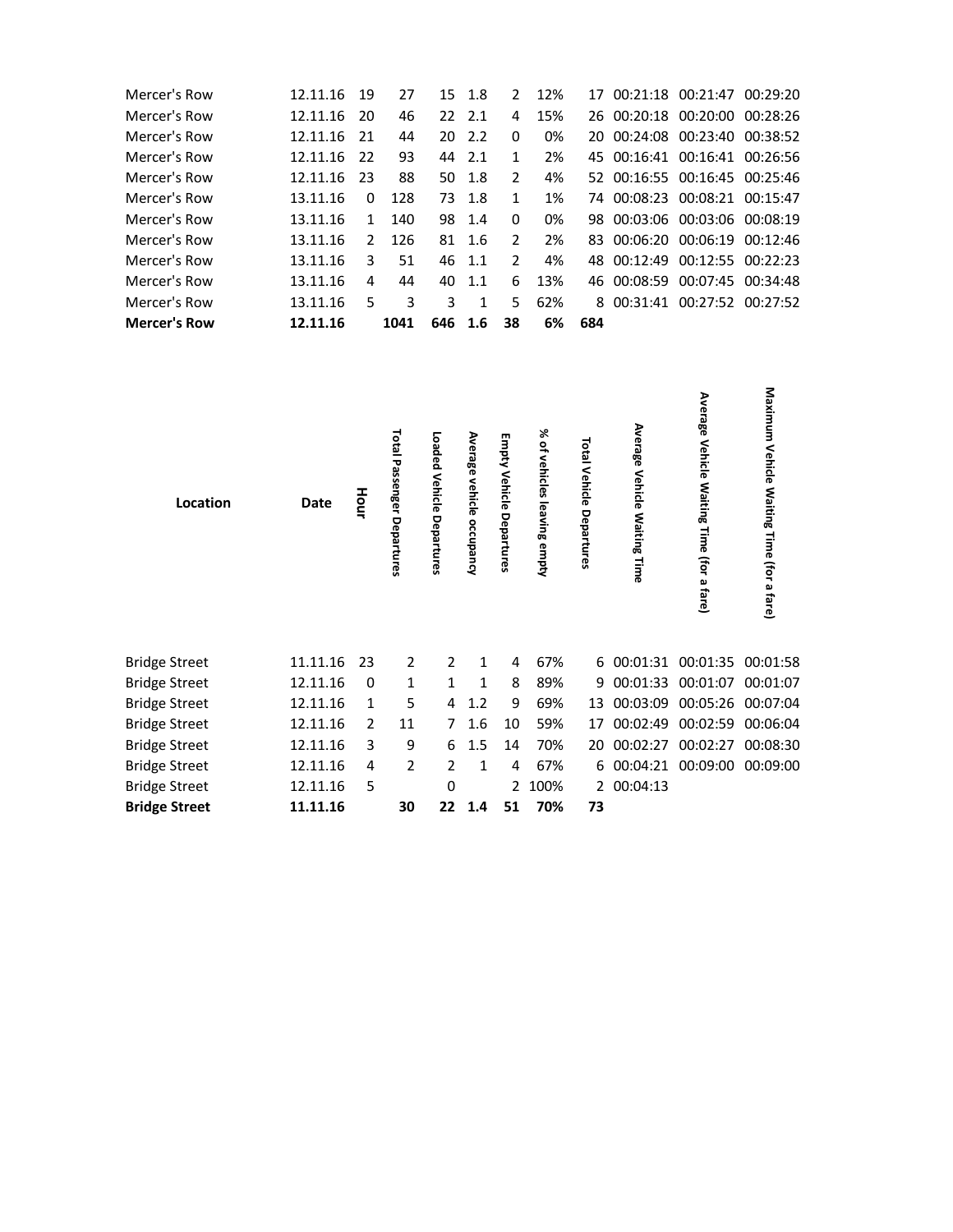| Location             | <b>Date</b> | Hour         | <b>Total Passenger Departures</b> | Loaded Vehicle Departures | Average vehicle occupancy | <b>Empty Vehicle Departures</b> | % of vehicles leaving empty | Total Vehicle Departures | Average Vehicle Waiting Time | Average Vehicle Waiting Time (for a fare) | Maximum Vehicle Waiting Time (for a fare) |
|----------------------|-------------|--------------|-----------------------------------|---------------------------|---------------------------|---------------------------------|-----------------------------|--------------------------|------------------------------|-------------------------------------------|-------------------------------------------|
| <b>Bridge Street</b> | 12.11.16    | 23           | 6                                 | 3                         | 2                         | $\overline{2}$                  | 40%                         |                          |                              | 5 00:01:10 00:01:11 00:01:50              |                                           |
| <b>Bridge Street</b> | 13.11.16    | $\pmb{0}$    | 11                                | 11                        | $\mathbf{1}$              | 5                               | 31%                         |                          |                              | 16 00:01:05 00:01:21 00:02:27             |                                           |
| <b>Bridge Street</b> | 13.11.16    | $\mathbf{1}$ | 5                                 | 5                         | $\mathbf{1}$              | $\overline{2}$                  | 29%                         | 7                        |                              | 00:01:28 00:01:50 00:04:46                |                                           |
| <b>Bridge Street</b> | 13.11.16    | 2            | 25                                | 23                        | 1.1                       | 0                               | 0%                          | 23                       | 00:02:17                     | 00:02:17 00:09:23                         |                                           |
| <b>Bridge Street</b> | 13.11.16    | 3            | 32                                | 31                        | 1                         | 1                               | 3%                          | 32                       | 00:01:54                     | 00:01:56                                  | 00:06:30                                  |
| <b>Bridge Street</b> | 13.11.16    | 4            | 14                                | 14                        | 1                         | 0                               | 0%                          |                          |                              | 14 00:02:38 00:02:38 00:08:31             |                                           |
| <b>Bridge Street</b> | 13.11.16    | 5            |                                   | 0                         |                           |                                 | 2 100%                      |                          | 2 00:01:48                   |                                           |                                           |
| <b>Bridge Street</b> | 12.11.16    |              | 93                                | 87                        | $1.1$                     | 12                              | 12%                         | 99                       |                              |                                           |                                           |
| Location             | <b>Date</b> | Hour         | Total Passenger Departures        | Loaded Vehicle Departures | Average vehicle occupancy | Empty Vehicle Departures        | % of vehicles leaving empty | Total Vehicle Departures | Average Vehicle Waiting Time | Average Vehicle Waiting Time (for a fare) | Maximum Vehicle Waiting Time (for a fare  |

| Lady's Ln, Roadmender 11.11.16 23 4 |                |    | $\overline{1}$ |     | 4 0                     | 0% | 1 00:01:07 00:01:07 00:01:07 |
|-------------------------------------|----------------|----|----------------|-----|-------------------------|----|------------------------------|
| Lady's Ln, Roadmender 12.11.16 0    |                |    |                |     |                         |    |                              |
| Lady's Ln, Roadmender 12.11.16      | $\overline{1}$ |    |                |     |                         |    |                              |
| Lady's Ln, Roadmender 12.11.16      |                |    |                |     |                         |    |                              |
| Lady's Ln, Roadmender 12.11.16 3 1  |                |    |                |     | $\overline{\mathbf{0}}$ | 0% | 1 00:01:37 00:01:37 00:01:37 |
| Lady's Ln, Roadmender 12.11.16      | $\overline{4}$ |    |                |     |                         |    |                              |
| Lady's Ln, Roadmender 12.11.16      | - 5            |    |                |     |                         |    |                              |
| Lady's Ln, Roadmender 11.11.16      |                | 5. |                | 2.5 | 0                       | 0% | 2                            |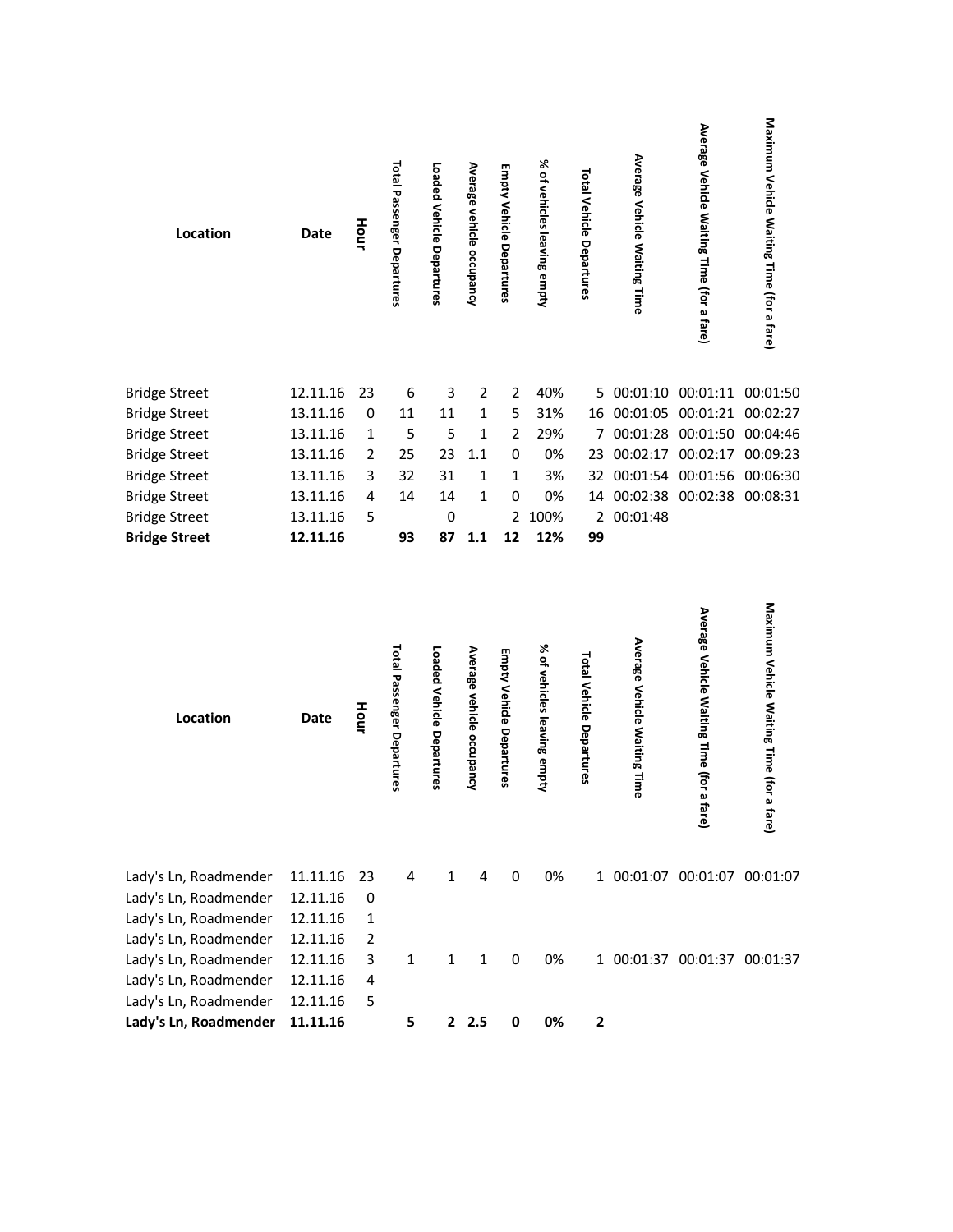| Location              | Date     | Hour           | Total Passenger Departures | Loaded Vehicle Departures | Average vehicle occupancy | <b>Empty Vehicle Departures</b> | % of vehicles leaving empty | Total Vehicle Departures | Average Vehicle Waiting Time | Average Vehicle Waiting Time (for a fare) | Maximum Vehicle Waiting Time (for a fare) |
|-----------------------|----------|----------------|----------------------------|---------------------------|---------------------------|---------------------------------|-----------------------------|--------------------------|------------------------------|-------------------------------------------|-------------------------------------------|
| Lady's Ln, Roadmender | 12.11.16 | 23             | $\overline{2}$             | 1                         | $\overline{2}$            | $\mathbf 0$                     | 0%                          |                          | 1 00:01:16                   |                                           | 00:01:16 00:01:16                         |
| Lady's Ln, Roadmender | 13.11.16 | $\mathbf 0$    |                            |                           |                           |                                 |                             |                          |                              |                                           |                                           |
| Lady's Ln, Roadmender | 13.11.16 | $\mathbf{1}$   |                            |                           |                           |                                 |                             |                          |                              |                                           |                                           |
| Lady's Ln, Roadmender | 13.11.16 | $\overline{2}$ |                            |                           |                           |                                 |                             |                          |                              |                                           |                                           |
| Lady's Ln, Roadmender | 13.11.16 | 3              |                            |                           |                           |                                 |                             |                          |                              |                                           |                                           |
| Lady's Ln, Roadmender | 13.11.16 | 4              |                            |                           |                           |                                 |                             |                          |                              |                                           |                                           |
| Lady's Ln, Roadmender | 13.11.16 | 5              |                            |                           |                           |                                 |                             |                          |                              |                                           |                                           |
| Lady's Ln, Roadmender | 12.11.16 |                | $\mathbf{2}$               | 1                         | 2                         | 0                               | 0%                          | 1                        |                              |                                           |                                           |

| Location | <b>Date</b> | Hour | Total Passenger Departures | Loaded Vehicle Departures | Average vehicle occupancy | Empty Vehicle Departures | % of vehicles leaving empty | Total Vehicle Departures | Average Vehicle Waiting Time | Average Vehicle Waiting Time (for a fare) | Maximum Vehicle Waiting Time (for a fare) |
|----------|-------------|------|----------------------------|---------------------------|---------------------------|--------------------------|-----------------------------|--------------------------|------------------------------|-------------------------------------------|-------------------------------------------|
| Marefair | 10.11.16    | 15   |                            | 0                         |                           |                          | 1 100%                      |                          | 1 00:08:04                   |                                           |                                           |
| Marefair | 10.11.16    | 16   |                            | 0                         |                           |                          | 2 100%                      |                          | 2 00:01:56                   |                                           |                                           |
| Marefair | 10.11.16    | 17   | 1                          | 1                         | 1                         | 1                        | 50%                         |                          | 2 00:00:47                   | 00:00:44 00:00:44                         |                                           |
| Marefair | 10.11.16    | 18   |                            | $\mathbf 0$               |                           | $\overline{2}$           | 100%                        |                          | 2 00:02:30                   |                                           |                                           |
| Marefair | 10.11.16    | 19   |                            | 0                         |                           | 3                        | 100%                        |                          | 3 00:08:58                   |                                           |                                           |
| Marefair | 10.11.16    | 20   |                            |                           |                           |                          |                             |                          |                              |                                           |                                           |
| Marefair | 10.11.16    | 21   | 2                          | 1                         | 2                         | 1                        | 50%                         |                          |                              | 2 00:00:31 00:00:28 00:00:33              |                                           |
| Marefair | 10.11.16    | 22   | 2                          | $\mathbf{1}$              | $\overline{2}$            | $\mathbf 0$              | 0%                          | 1                        |                              |                                           |                                           |
| Marefair | 10.11.16    | 23   |                            |                           |                           |                          |                             |                          |                              | 05:43:26 08:01:04 08:01:04                |                                           |
| Marefair | 11.11.16    | 0    |                            |                           |                           |                          |                             |                          |                              |                                           |                                           |
| Marefair | 11.11.16    | 1    |                            |                           |                           |                          |                             |                          |                              |                                           |                                           |
| Marefair | 11.11.16    | 2    |                            | $\mathbf 0$               |                           |                          | 1 100%                      |                          |                              | 1 06:46:25 06:46:25 06:46:25              |                                           |
|          |             |      |                            |                           |                           |                          |                             |                          |                              |                                           |                                           |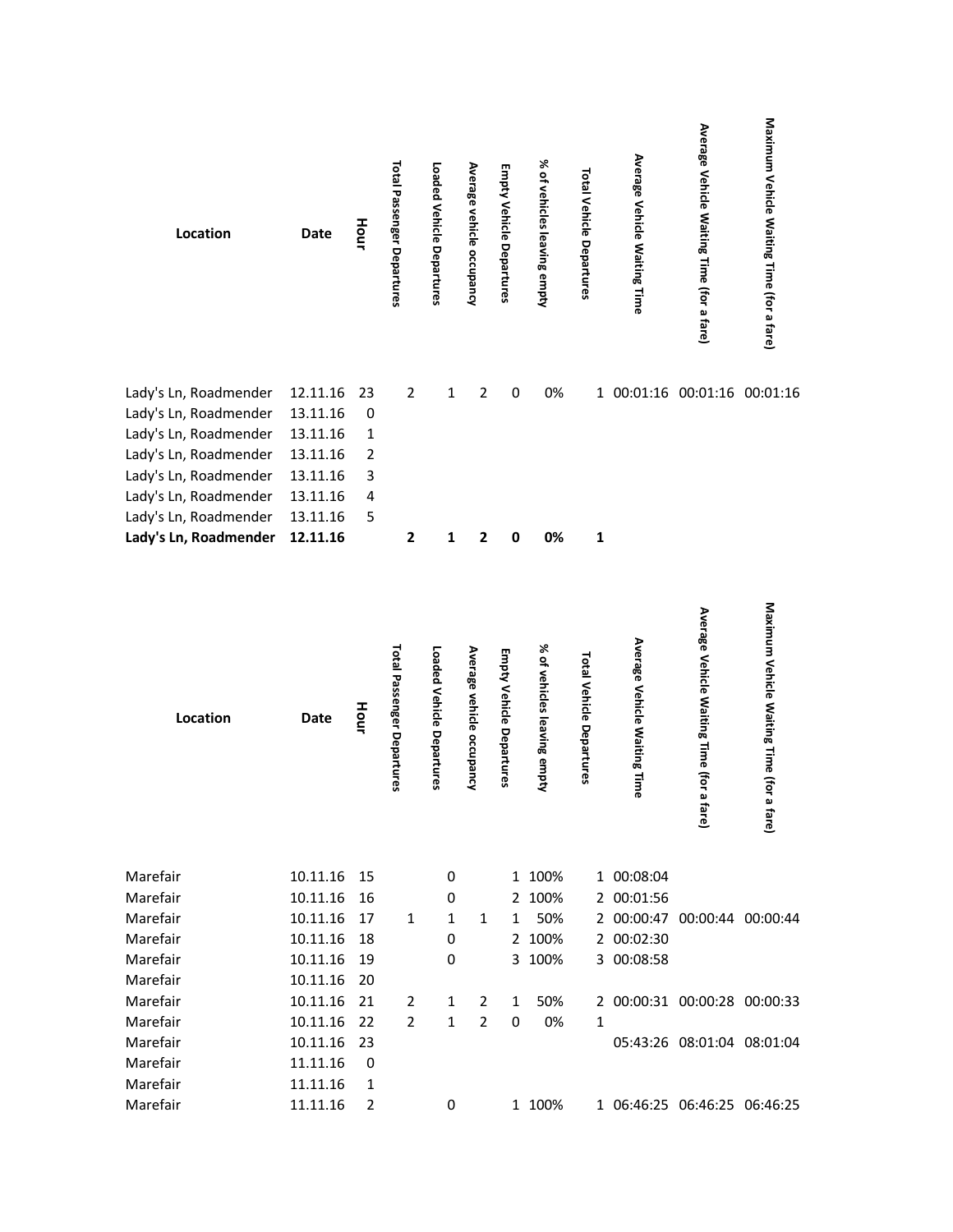| Marefair | 11.11.16    | 3    |                            |                           |                           |                                 |                             |                                 |                              |                                           |                                           |
|----------|-------------|------|----------------------------|---------------------------|---------------------------|---------------------------------|-----------------------------|---------------------------------|------------------------------|-------------------------------------------|-------------------------------------------|
| Marefair | 11.11.16    | 4    |                            |                           |                           |                                 |                             |                                 |                              |                                           |                                           |
| Marefair | 11.11.16    | 5    |                            |                           |                           |                                 |                             |                                 |                              |                                           |                                           |
| Marefair | 10.11.16    |      | 5                          |                           | $3 \t1.7$                 | 11                              | 79%                         | 14                              |                              |                                           |                                           |
| Location | <b>Date</b> | Hour | Total Passenger Departures | Loaded Vehicle Departures | Average vehicle occupancy | <b>Empty Vehicle Departures</b> | % of vehicles leaving empty | <b>Total Vehicle Departures</b> | Average Vehicle Waiting Time | Average Vehicle Waiting Time (for a fare) | Maximum Vehicle Waiting Time (for a fare) |
| Marefair | 11.11.16    | 6    |                            |                           |                           |                                 |                             |                                 |                              |                                           |                                           |
| Marefair | 11.11.16    | 7    | $\mathbf{1}$               | $\mathbf{1}$              | $\mathbf{1}$              | $\pmb{0}$                       | 0%                          |                                 | 1 02:57:52                   |                                           |                                           |
| Marefair | 11.11.16    | 8    |                            |                           |                           |                                 |                             |                                 |                              |                                           |                                           |
| Marefair | 11.11.16    | 9    | $\overline{2}$             | $\mathbf{1}$              | $\overline{2}$            | $\pmb{0}$                       | 0%                          |                                 | 1 01:23:33                   |                                           |                                           |
| Marefair | 11.11.16    | 10   |                            | 0                         |                           |                                 | 3 100%                      |                                 | 3 01:36:17                   |                                           |                                           |
| Marefair | 11.11.16    | 11   |                            | 0                         |                           |                                 | 1 100%                      |                                 | 1 02:48:15                   |                                           |                                           |
| Marefair | 11.11.16    | 12   |                            |                           |                           |                                 |                             |                                 |                              |                                           |                                           |
| Marefair | 11.11.16    | 13   |                            | 0                         |                           |                                 | 1 100%                      |                                 |                              | 1 02:22:50 02:22:50 02:22:50              |                                           |
| Marefair | 11.11.16    | 14   |                            | 0                         |                           |                                 | 1 100%                      |                                 | 1 04:36:21                   |                                           |                                           |
| Marefair | 11.11.16    | 15   |                            |                           |                           |                                 |                             |                                 |                              |                                           |                                           |
| Marefair | 11.11.16    | 16   | $\mathbf{1}$               | $\mathbf{1}$              | $\mathbf 1$               | $\pmb{0}$                       | 0%                          |                                 | 1 03:54:37                   |                                           |                                           |
| Marefair | 11.11.16    | 17   |                            |                           |                           |                                 |                             |                                 |                              |                                           |                                           |
| Marefair | 11.11.16    | 18   |                            |                           |                           |                                 |                             |                                 | 01:22:11                     |                                           |                                           |
| Marefair | 11.11.16 19 |      |                            | 0                         |                           |                                 | 2 100%                      |                                 | 2 03:55:27                   |                                           |                                           |
| Marefair | 11.11.16 20 |      |                            | 0                         |                           |                                 | 1 100%                      |                                 | 1 04:20:11                   |                                           |                                           |
| Marefair | 11.11.16    | 21   |                            |                           |                           |                                 |                             |                                 |                              |                                           |                                           |
| Marefair | 11.11.16    | 22   |                            |                           |                           |                                 |                             |                                 |                              |                                           |                                           |
| Marefair | 11.11.16    | 23   |                            | 0                         |                           |                                 | 1 100%                      |                                 |                              | 1 01:50:50 01:50:50 01:50:50              |                                           |
| Marefair | 12.11.16    | 0    |                            | 0                         |                           |                                 | 1 100%                      |                                 | 1 02:03:54                   |                                           |                                           |
| Marefair | 12.11.16    | 1    | $\mathbf{1}$               | 1                         | $\mathbf{1}$              | 0                               | 0%                          |                                 | 1 01:46:05                   |                                           |                                           |
| Marefair | 12.11.16    | 2    |                            | 0                         |                           |                                 | 1 100%                      |                                 | 1 02:36:47                   |                                           |                                           |
| Marefair | 12.11.16    | 3    |                            | 0                         |                           |                                 | 1 100%                      | 1                               |                              |                                           |                                           |
| Marefair | 12.11.16    | 4    |                            |                           |                           |                                 |                             |                                 |                              |                                           |                                           |
| Marefair | 12.11.16    | 5    |                            | 0                         |                           |                                 | 1 100%                      | $\mathbf 1$                     |                              |                                           |                                           |
| Marefair | 12.11.16    | 6    |                            |                           |                           |                                 |                             |                                 |                              |                                           |                                           |
| Marefair | 11.11.16    |      | 5                          |                           | $4$ 1.3                   | 14                              | 78%                         | 18                              |                              |                                           |                                           |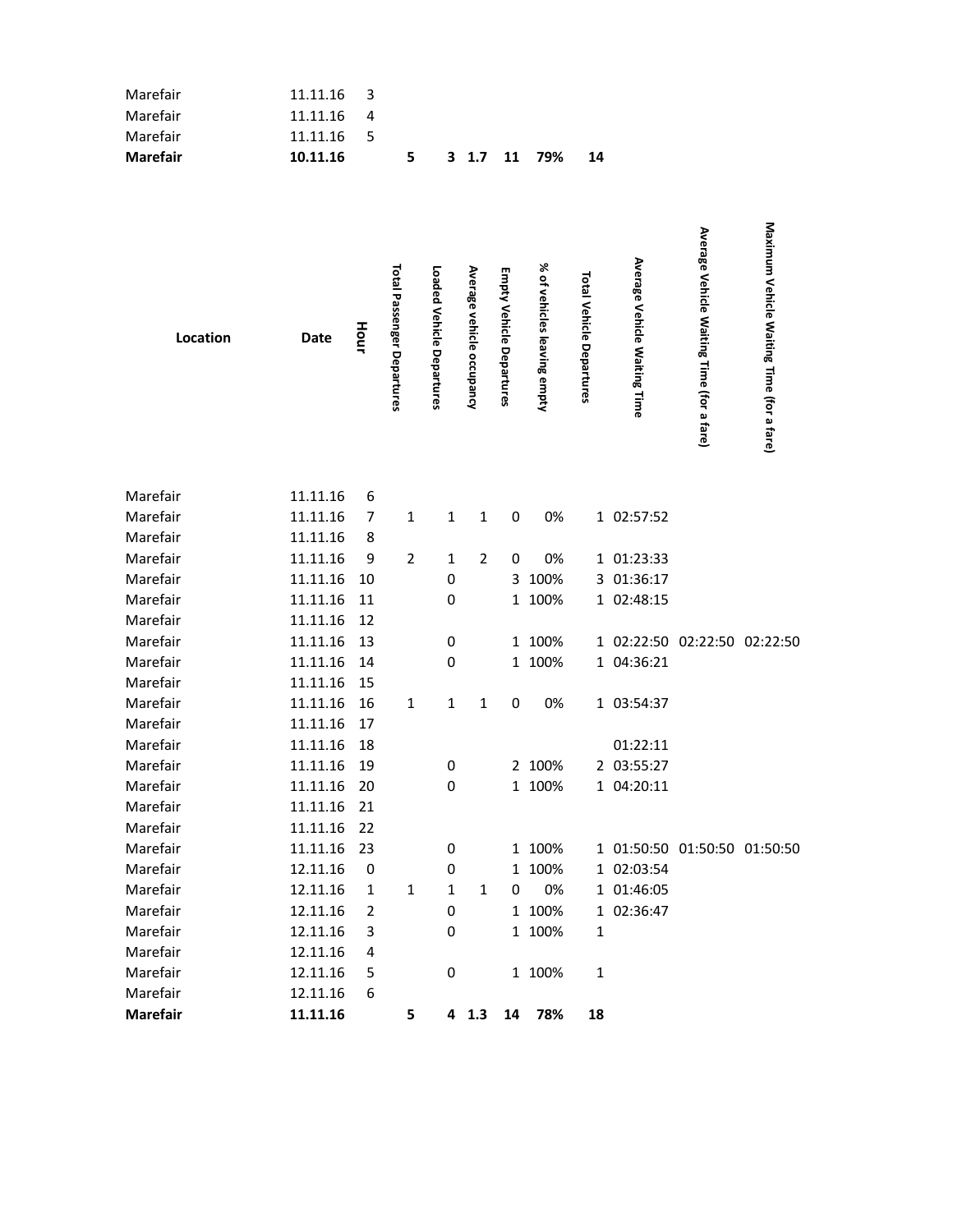| Location          | <b>Date</b>          | Hour | <b>Total Passenger Departures</b> | Loaded Vehicle Departures | Average vehicle occupancy | <b>Empty Vehicle Departures</b> | % of vehicles leaving empty | <b>Total Vehicle Departures</b> | Average Vehicle Waiting Time        | Average Vehicle Waiting Time (for a fare)     | Maximum Vehicle Waiting Time (for a fare)    |
|-------------------|----------------------|------|-----------------------------------|---------------------------|---------------------------|---------------------------------|-----------------------------|---------------------------------|-------------------------------------|-----------------------------------------------|----------------------------------------------|
| Drapery, informal | 11.11.16             | 23   |                                   |                           |                           |                                 |                             |                                 |                                     |                                               |                                              |
| Drapery, informal | 12.11.16             | 0    | 8                                 | 6                         | 1.3                       | 4                               | 40%                         | 10                              |                                     | 00:04:18 00:04:00 00:07:15                    |                                              |
| Drapery, informal | 12.11.16             | 1    | 25                                | 16                        | 1.6                       | 3                               | 16%                         | 19                              | 00:10:37                            | 00:10:23                                      | 00:20:46                                     |
| Drapery, informal | 12.11.16             | 2    | 83                                | 44                        | 1.9                       | 1                               | 2%                          | 45                              |                                     | 00:06:23 00:06:22 00:09:34                    |                                              |
| Drapery, informal | 12.11.16             | 3    | 70                                | 44                        | 1.6                       | 4                               | 8%                          | 48                              |                                     | 00:07:07 00:07:06 00:14:30                    |                                              |
| Drapery, informal | 12.11.16             | 4    | 64                                | 37                        | 1.7                       | $\overline{2}$                  | 5%                          | 39                              | 00:09:56                            | 00:06:46 00:14:54                             |                                              |
| Drapery, informal | 12.11.16             | 5    | 5                                 | 4                         | 1.2                       | 6                               | 60%                         | 10                              |                                     | 00:04:16 00:04:16 00:10:08                    |                                              |
| Drapery, informal | 11.11.16             |      | 255                               | 151                       | 1.7                       | 20                              | 12%                         | 171                             |                                     |                                               |                                              |
| Location          | Date                 | Hour | Total Passenger Departures        | Loaded Vehicle Departures | Average vehicle occupancy | Empty Vehicle Departures        | % of vehicles leaving empty | Total Vehicle Departures        | <b>Average Vehicle Waiting Time</b> | Average Vehicle Waiting Time (for a<br>4<br>ق | Maximum Vehicle Waiting Time (for a<br>fare) |
| Drapery, informal | 12.11.16             | 23   | 3                                 | 2                         | 1.5                       | 7                               | 78%                         |                                 |                                     | 9 00:04:50 00:02:14 00:02:16                  |                                              |
| Drapery, informal | 13.11.16             | 0    | $\overline{2}$                    | 2                         | $\mathbf{1}$              | 7                               | 78%                         |                                 |                                     | 9 00:02:41 00:04:31 00:07:46                  |                                              |
| Drapery, informal | 13.11.16             | 1    | 5                                 | $\overline{2}$            | 2.5                       | 1                               | 33%                         |                                 |                                     | 3 00:01:21 00:00:46 00:01:14                  |                                              |
| Drapery, informal | 13.11.16             | 2    | 50                                | 31                        | 1.6                       | 0                               | 0%                          | 31                              |                                     | 00:06:29 00:06:29 00:11:56                    |                                              |
| Drapery, informal | 13.11.16             | 3    | 58                                | 34                        | 1.7                       | 0                               | 0%                          |                                 |                                     | 34 00:09:29 00:09:29 00:17:02                 |                                              |
| Drapery, informal | 13.11.16             | 4    | 56                                | 32                        | 1.8                       | 0                               | 0%                          |                                 |                                     | 32 00:11:57 00:11:57 00:43:38                 |                                              |
| Drapery, informal |                      | 5    |                                   |                           |                           | 1                               |                             |                                 |                                     |                                               |                                              |
| Drapery, informal | 13.11.16<br>12.11.16 |      | 13<br>187                         | 6<br>109 1.7              | 2.2                       | 16                              | 14%<br>13%                  | 125                             |                                     | 7 00:31:09 00:39:11 00:39:11                  |                                              |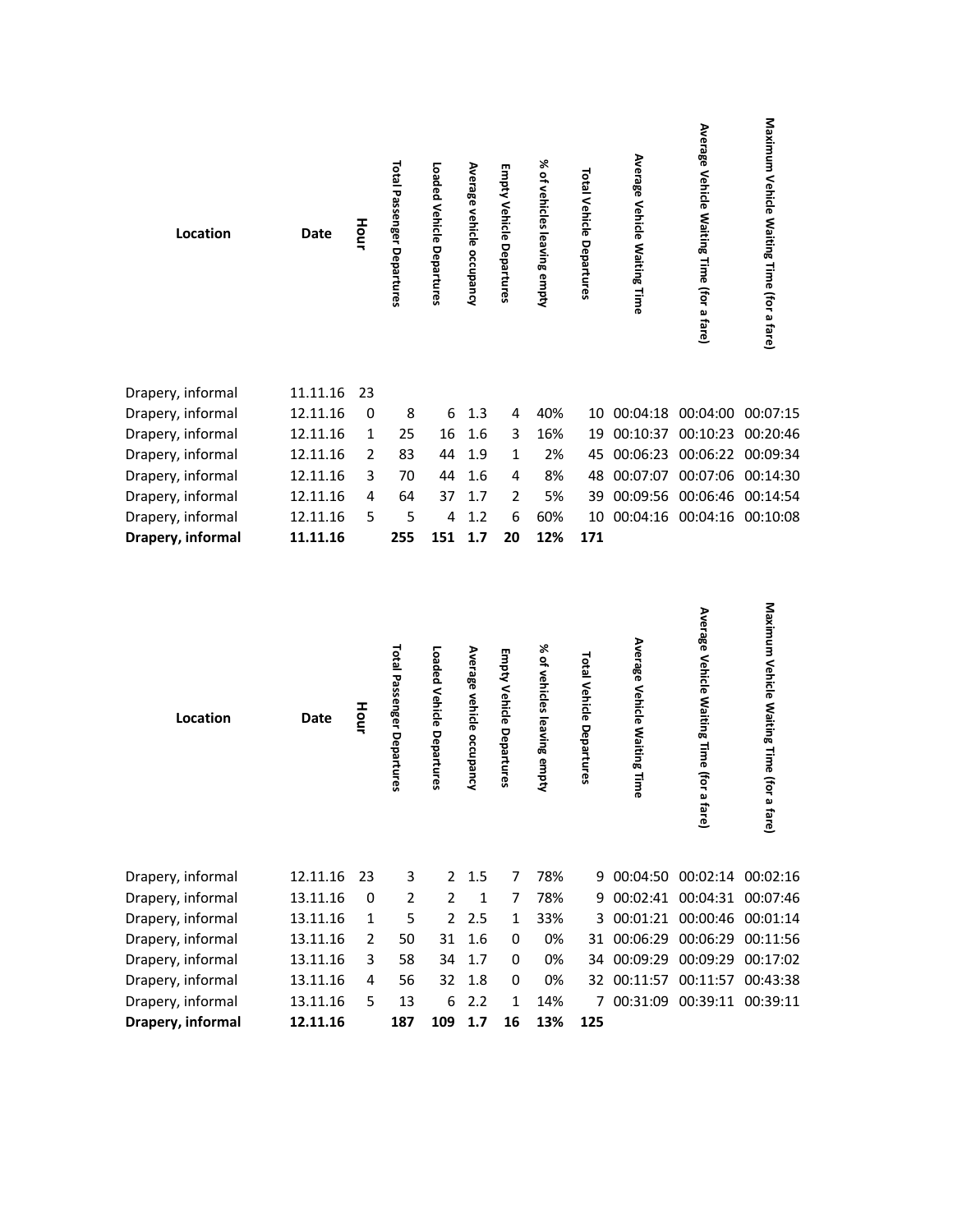| Location               | <b>Date</b> | Hour         | <b>Total Passenger Departures</b> | Loaded Vehicle Departures | Average vehicle occupancy | <b>Empty Vehicle Departures</b> | % of vehicles leaving empty | Total Vehicle Departures | Average Vehicle Waiting Time | Average Vehicle Waiting Time (for a fare) | Maximum Vehicle Waiting Time (for a fare) |
|------------------------|-------------|--------------|-----------------------------------|---------------------------|---------------------------|---------------------------------|-----------------------------|--------------------------|------------------------------|-------------------------------------------|-------------------------------------------|
| Sheep St, BS, informal | 12.11.16    | 23           | 1                                 | $\mathbf{1}$              | $\mathbf{1}$              | 0                               | 0%                          |                          | 1 00:19:26 00:19:26 00:19:26 |                                           |                                           |
| Sheep St, BS, informal | 13.11.16    | $\pmb{0}$    |                                   | $\mathbf 0$               |                           |                                 | 1 100%                      |                          | 1 00:01:52                   |                                           |                                           |
| Sheep St, BS, informal | 13.11.16    | $\mathbf{1}$ |                                   |                           |                           |                                 |                             |                          |                              |                                           |                                           |
| Sheep St, BS, informal | 13.11.16    | 2            |                                   | 0                         |                           |                                 | 1 100%                      |                          | 1 00:00:08                   |                                           |                                           |
| Sheep St, BS, informal | 13.11.16    | 3            | 1                                 | 1                         | 1                         | $\overline{2}$                  | 67%                         |                          | 3 00:04:28 00:09:31 00:09:31 |                                           |                                           |
| Sheep St, BS, informal | 13.11.16    | 4            | 3                                 | $\mathbf 1$               | 3                         | 0                               | 0%                          |                          | 1 00:05:57 00:05:57 00:05:57 |                                           |                                           |
| Sheep St, BS, informal | 13.11.16    | 5            |                                   | 0                         |                           |                                 | 1 100%                      |                          | 1 00:00:48                   |                                           |                                           |
| Sheep St, BS, informal | 12.11.16    |              | 5                                 | 3                         | 1.7                       | 5                               | 63%                         | 8                        |                              |                                           |                                           |
| Location               | <b>Date</b> | Hour         | Total Passenger Departures        | Loaded Vehicle Departures | Average vehicle occupancy | <b>Empty Vehicle Departures</b> | % of vehicles leaving empty | Total Vehicle Departures | Average Vehicle Waiting Time | Average Vehicle Waiting Time (for a fare) | Maximum Vehicle Waiting Time (for a fare  |

| Weston Favell SC priv | 12.11.16 | 8   | $\mathcal{P}$ | 2  | 1   | 0        | 0%  |              | 2 00:17:08 00:17:08 00:32:30  |  |
|-----------------------|----------|-----|---------------|----|-----|----------|-----|--------------|-------------------------------|--|
| Weston Favell SC priv | 12.11.16 | 9   | 4             | 4  | 1   | 0        | 0%  |              | 4 00:19:14 00:19:14 00:29:50  |  |
| Weston Favell SC priv | 12.11.16 | 10  | 10            | 10 | 1   | 0        | 0%  |              | 10 00:03:41 00:03:10 00:06:09 |  |
| Weston Favell SC priv | 12.11.16 | 11  | 14            | 14 | 1   | 1        | 7%  |              | 15 00:03:35 00:03:35 00:09:01 |  |
| Weston Favell SC priv | 12.11.16 | 12  | 14            | 13 | 1.1 | 0        | 0%  |              | 13 00:09:13 00:09:13 00:22:11 |  |
| Weston Favell SC priv | 12.11.16 | -13 | 11            | 11 | 1   | 0        | 0%  |              | 11 00:11:19 00:10:23 00:20:38 |  |
| Weston Favell SC priv | 12.11.16 | -14 | 7             | 5. | 1.4 | 1        | 17% |              | 6 00:23:32 00:23:32 00:31:55  |  |
| Weston Favell SC priv | 12.11.16 | -15 | 10            | 10 | 1   | 0        | 0%  |              | 10 00:10:25 00:10:25 00:19:52 |  |
| Weston Favell SC priv | 12.11.16 | 16  | 10            | 9  | 1.1 | 1        | 10% |              | 10 00:04:56 00:05:25 00:14:13 |  |
| Weston Favell SC priv | 12.11.16 | 17  | 9             | 9  | 1   | $\Omega$ | 0%  |              | 9 00:03:16 00:03:16 00:07:35  |  |
| Weston Favell SC priv | 12.11.16 | 18  | 7             | 3  | 2.3 | 1        | 25% |              | 4 00:24:11 00:19:14 00:33:37  |  |
| Weston Favell SC priv | 12 11 16 | 19  | 1             | 1  | 1   | 0        | 0%  | $\mathbf{1}$ |                               |  |
|                       |          |     |               |    |     |          |     |              |                               |  |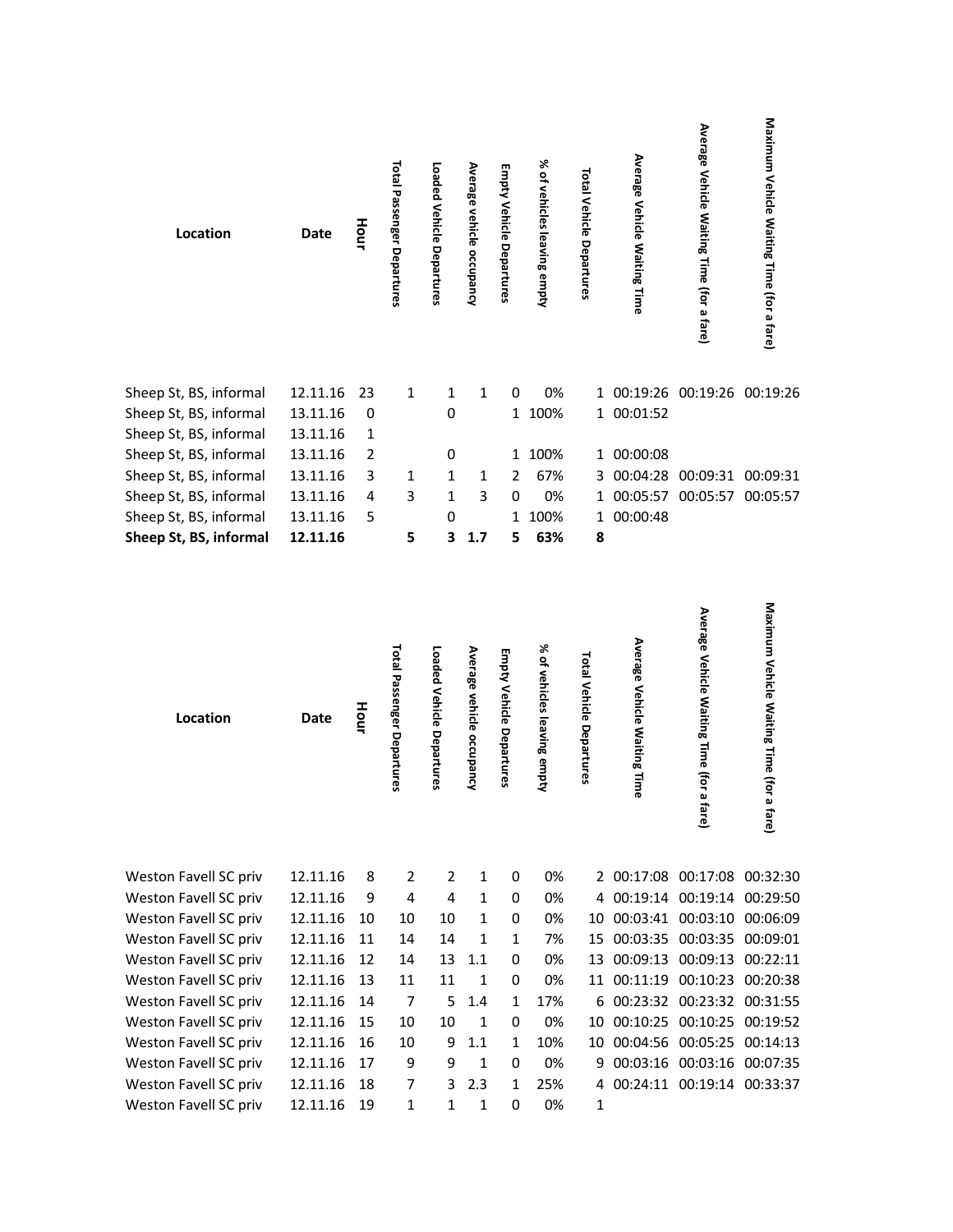| <b>Weston Favell SC priv</b> | 12.11.16 |      | 99                                | 91                        | 1.1                       | 4                        | 4%                              | 95                       |                              |                                           |                                           |
|------------------------------|----------|------|-----------------------------------|---------------------------|---------------------------|--------------------------|---------------------------------|--------------------------|------------------------------|-------------------------------------------|-------------------------------------------|
| Location                     | Date     | Hour | <b>Total Passenger Departures</b> | Loaded Vehicle Departures | Average vehicle occupancy | Empty Vehicle Departures | ৯ৎ<br>of vehicles leaving empty | Total Vehicle Departures | Average Vehicle Waiting Time | Average Vehicle Waiting Time (for a fare) | Maximum Vehicle Waiting Time (for a fare) |
| Station, private             | 11.11.16 | 7    | 11                                | 8                         | 1.4                       | 1                        | 11%                             |                          |                              | 9 00:15:52 00:15:35 00:25:47              |                                           |
| Station, private             | 11.11.16 | 8    | 40                                | 33                        | 1.2                       | 0                        | 0%                              |                          |                              | 33 00:09:07 00:09:07 00:18:25             |                                           |
| Station, private             | 11.11.16 | 9    | 45                                | 39                        | 1.2                       | 4                        | 9%                              | 43                       |                              | 00:14:57 00:14:57 00:29:51                |                                           |
| Station, private             | 11.11.16 | 10   | 34                                | 25                        | 1.4                       | $\mathbf{1}$             | 4%                              | 26                       |                              | 00:19:12 00:18:57 00:29:31                |                                           |
| Station, private             | 11.11.16 | 11   | 20                                | 18                        | 1.1                       | $\mathbf{1}$             | 5%                              | 19                       |                              | 00:22:06 00:21:59 00:29:12                |                                           |
| Station, private             | 11.11.16 | 12   | 20                                | 18                        | 1.1                       | $\mathbf{1}$             | 5%                              | 19                       |                              | 00:18:44 00:18:44 00:24:31                |                                           |
| Station, private             | 11.11.16 | 13   | 23                                | 19                        | 1.2                       | 3                        | 14%                             | 22                       |                              | 00:20:43 00:20:26 00:28:02                |                                           |
| Station, private             | 11.11.16 | 14   | 21                                | 15                        | 1.4                       | 7                        | 32%                             | $22 \overline{ }$        |                              | 00:13:12 00:12:30 00:22:08                |                                           |
| Station, private             | 11.11.16 | 15   | 24                                | 20                        | 1.2                       | 4                        | 17%                             | 24                       |                              | 00:04:02 00:04:02 00:12:48                |                                           |
| Station, private             | 11.11.16 | 16   | 31                                | 25                        | 1.2                       | 7                        | 22%                             | 32                       |                              | 00:11:14 00:11:56 00:25:19                |                                           |
| Station, private             | 11.11.16 | 17   | 29                                | 27                        | 1.1                       | $\mathbf{1}$             | 4%                              | 28                       |                              | 00:20:31 00:20:56 00:33:31                |                                           |
| Station, private             | 11.11.16 | 18   | 38                                | 32                        | 1.2                       | $\overline{2}$           | 6%                              | 34                       |                              | 00:14:40 00:15:00 00:25:02                |                                           |
| Station, private             | 11.11.16 | 19   | 50                                | 41                        | 1.2                       | $\overline{2}$           | 5%                              | 43                       |                              | 00:17:16 00:17:25 00:26:22                |                                           |
| Station, private             | 11.11.16 | 20   | 58                                | 50                        | 1.2                       | 1                        | 2%                              | 51                       |                              | 00:10:51 00:10:46 00:19:59                |                                           |
| Station, private             | 11.11.16 | 21   | 43                                | 33                        | 1.3                       | $\mathbf{1}$             | 3%                              | 34                       |                              | 00:16:35 00:16:55 00:37:20                |                                           |
| Station, private             | 11.11.16 | 22   | 34                                | 26                        | 1.3                       | $\overline{2}$           | 7%                              | 28                       | 00:21:49                     | 00:22:11 00:38:33                         |                                           |
| Station, private             | 11.11.16 | 23   | 37                                | 31                        | 1.2                       | 0                        | 0%                              | 31                       | 00:09:28                     | 00:09:28 00:26:55                         |                                           |
| Station, private             | 12.11.16 | 0    | 62                                | 51                        | 1.2                       | 0                        | 0%                              | 51                       | 00:06:18                     | 00:06:18 00:22:04                         |                                           |
| Station, private             | 12.11.16 | 1    | 39                                | 31                        | 1.3                       | 2                        | 6%                              | 33                       | 00:12:20                     | 00:12:41 00:29:30                         |                                           |
| Station, private             | 12.11.16 | 2    | 15                                | 14                        | 1.1                       | 3                        | 18%                             |                          |                              | 17 00:13:45 00:23:26 00:23:26             |                                           |
| Station, private             | 12.11.16 | 3    |                                   |                           |                           |                          |                                 |                          |                              |                                           |                                           |
| <b>Station, private</b>      | 11.11.16 |      | 674                               | 556                       | 1.2                       | 43                       | 7%                              | 599                      |                              |                                           |                                           |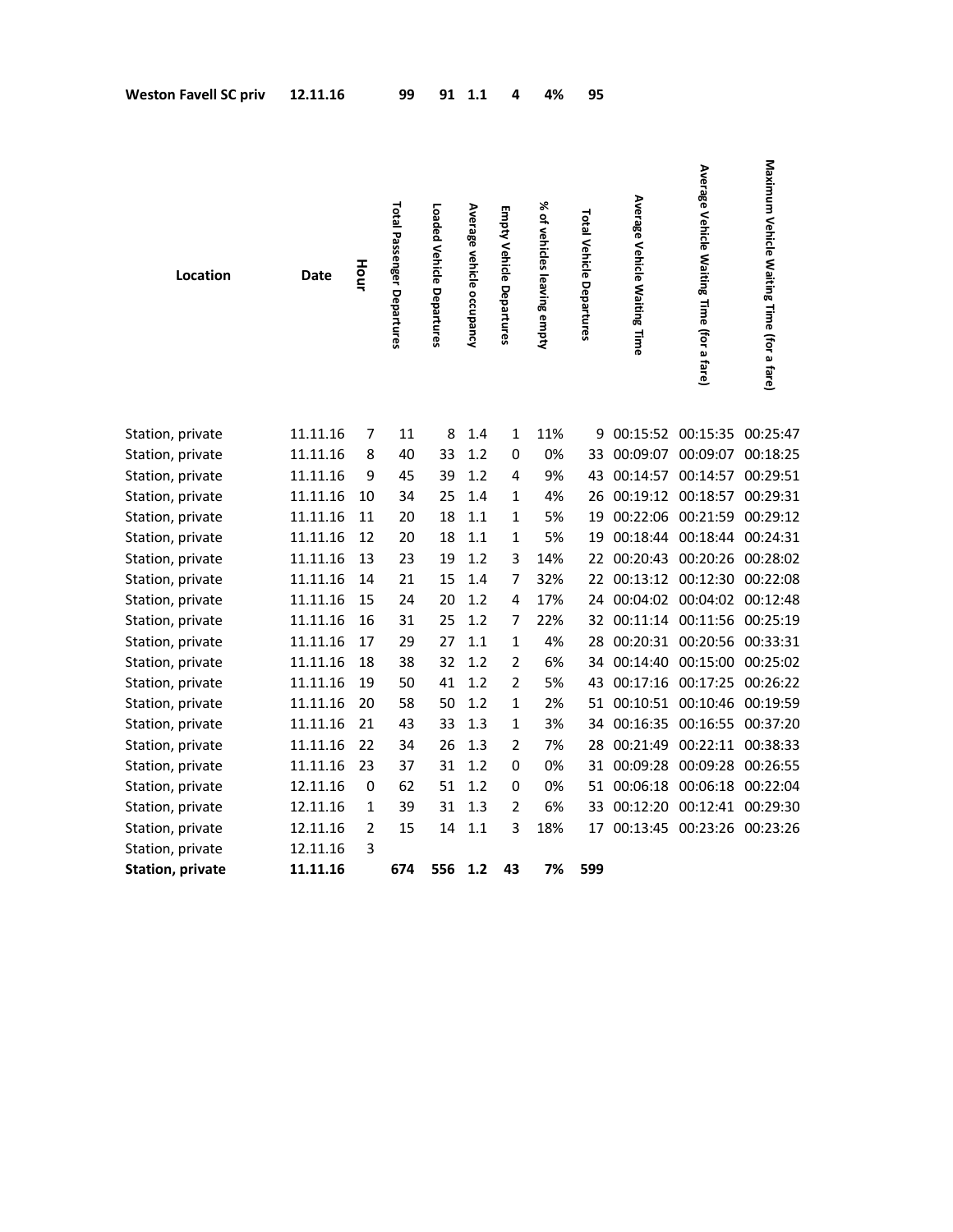|     | Location | Date | iour | <b>Total Passenger</b><br>Departures | Loaded Vehicle<br>Departures | Average vehicle<br>occupancy | Empty Vehicle Departures | % of<br>vehicles  <br>leaving empty | Total<br>Vehicle<br>Departures | Average<br><b>Vehicle</b><br>Waiting<br>Time | ⋗<br>န္တီ<br>Vehicle<br><b>Waiting</b><br>Time<br>for<br>a fare) | Maxin<br>Vehicle<br>Waiting<br>₹<br>ᅙ<br>(for<br>മ<br>fare) |  |
|-----|----------|------|------|--------------------------------------|------------------------------|------------------------------|--------------------------|-------------------------------------|--------------------------------|----------------------------------------------|------------------------------------------------------------------|-------------------------------------------------------------|--|
| All |          | All  |      |                                      | 3254 2228 1.5 258            |                              |                          |                                     | 10% 2486                       |                                              |                                                                  |                                                             |  |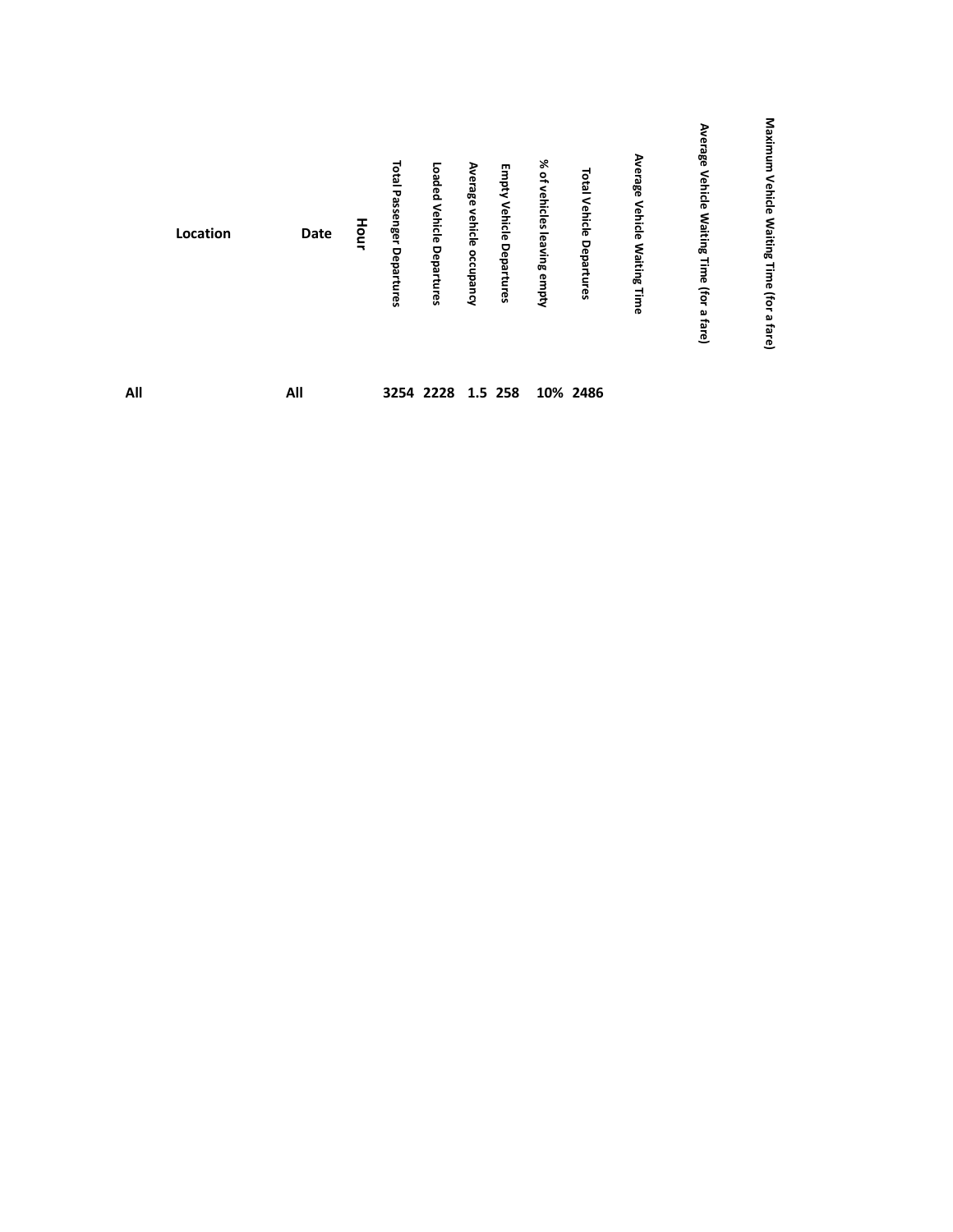| Average Passenger Waiting Time in Hour | Average Passenger Waiting Time, those waiting only | Number of people waiting 1-5 mins | Number of people waiting 6-10 mins | Number waiting 11 mins or more | Maximum passenger wait time |
|----------------------------------------|----------------------------------------------------|-----------------------------------|------------------------------------|--------------------------------|-----------------------------|
|                                        |                                                    |                                   |                                    |                                |                             |
| 00:00:03                               | 00:01:13                                           | 1                                 |                                    |                                | 00:01                       |
| 00:00:40                               | 00:08:07                                           |                                   | $\overline{2}$                     |                                | 00:08                       |

| 00:00:19 00:02:19 |  | 00:02 |
|-------------------|--|-------|
|                   |  |       |

| Average Passenger Waiting Time, those waiting only<br>Average Passenger Waiting Time in Hour<br>Number of people waiting 6-10 mins<br>Number of people waiting 1-5 mins<br>Number waiting 11 mins or more<br>Maximum passenger wait time |  |
|------------------------------------------------------------------------------------------------------------------------------------------------------------------------------------------------------------------------------------------|--|
|------------------------------------------------------------------------------------------------------------------------------------------------------------------------------------------------------------------------------------------|--|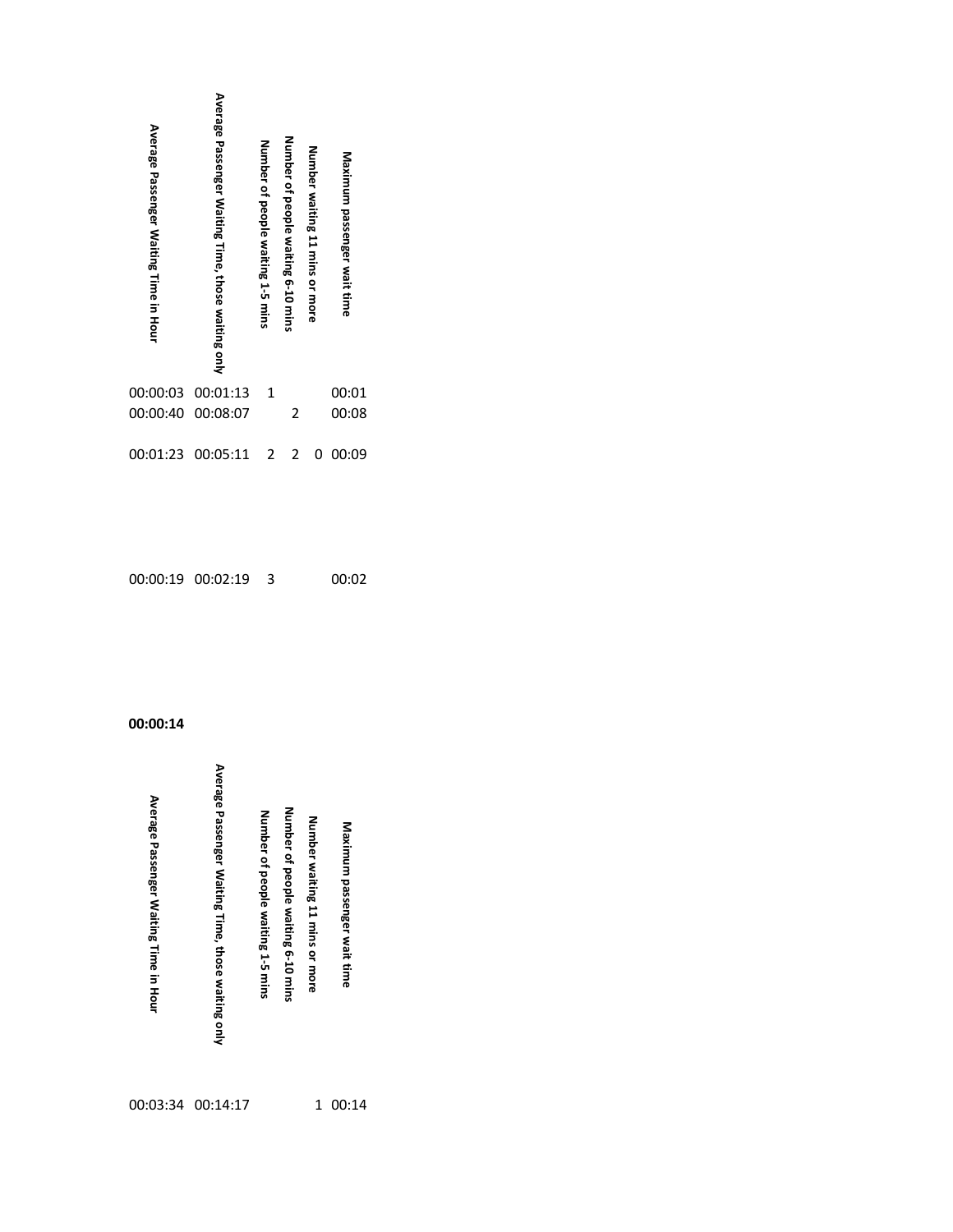| $00:00:38$ $00:04:02$ 3 | 00:04 |
|-------------------------|-------|
| 00:00:20 00:01:41       | 00:01 |

00:03:23 00:05:04 15 5 4 00:11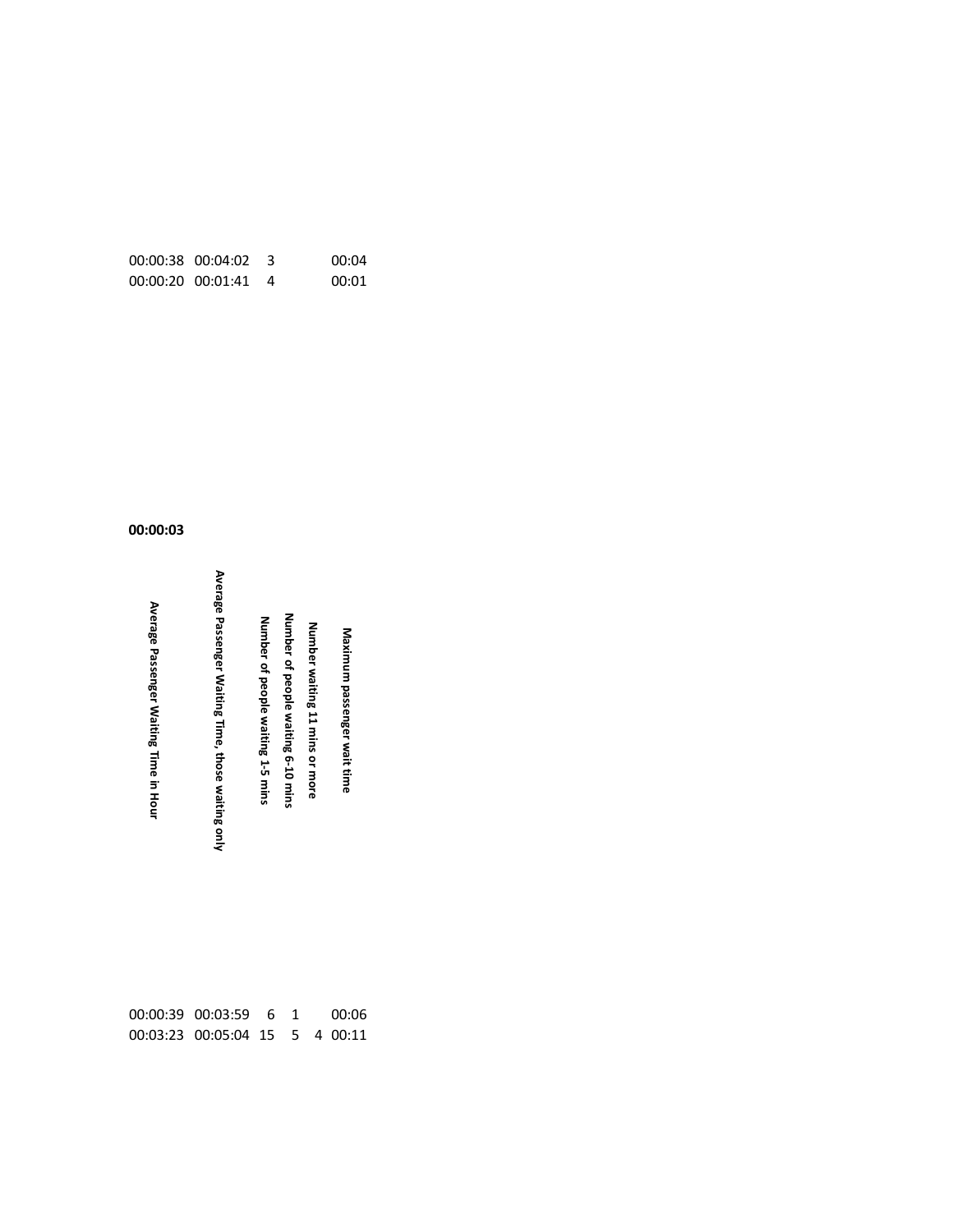Avaximum passenger wait time<br>in Hurmber waiting 11 mins or more<br>Number of people waiting 6-10 mins<br>Number of people waiting 1-5 mins<br>Nuerage Passenger Waiting Time, those waiting only<br>Average Passenger Waiting Time, those

00:01:30 1 00:01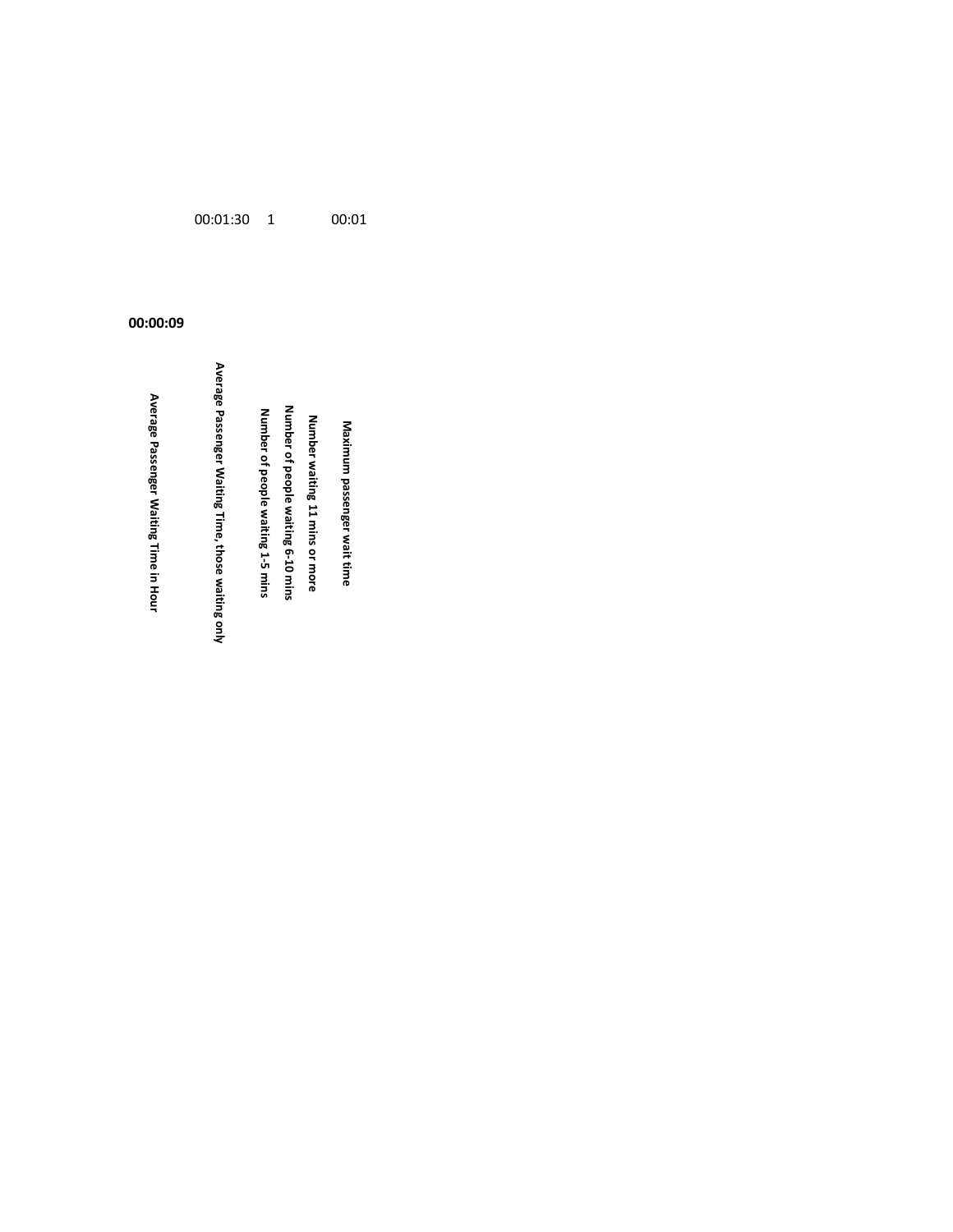00:02:40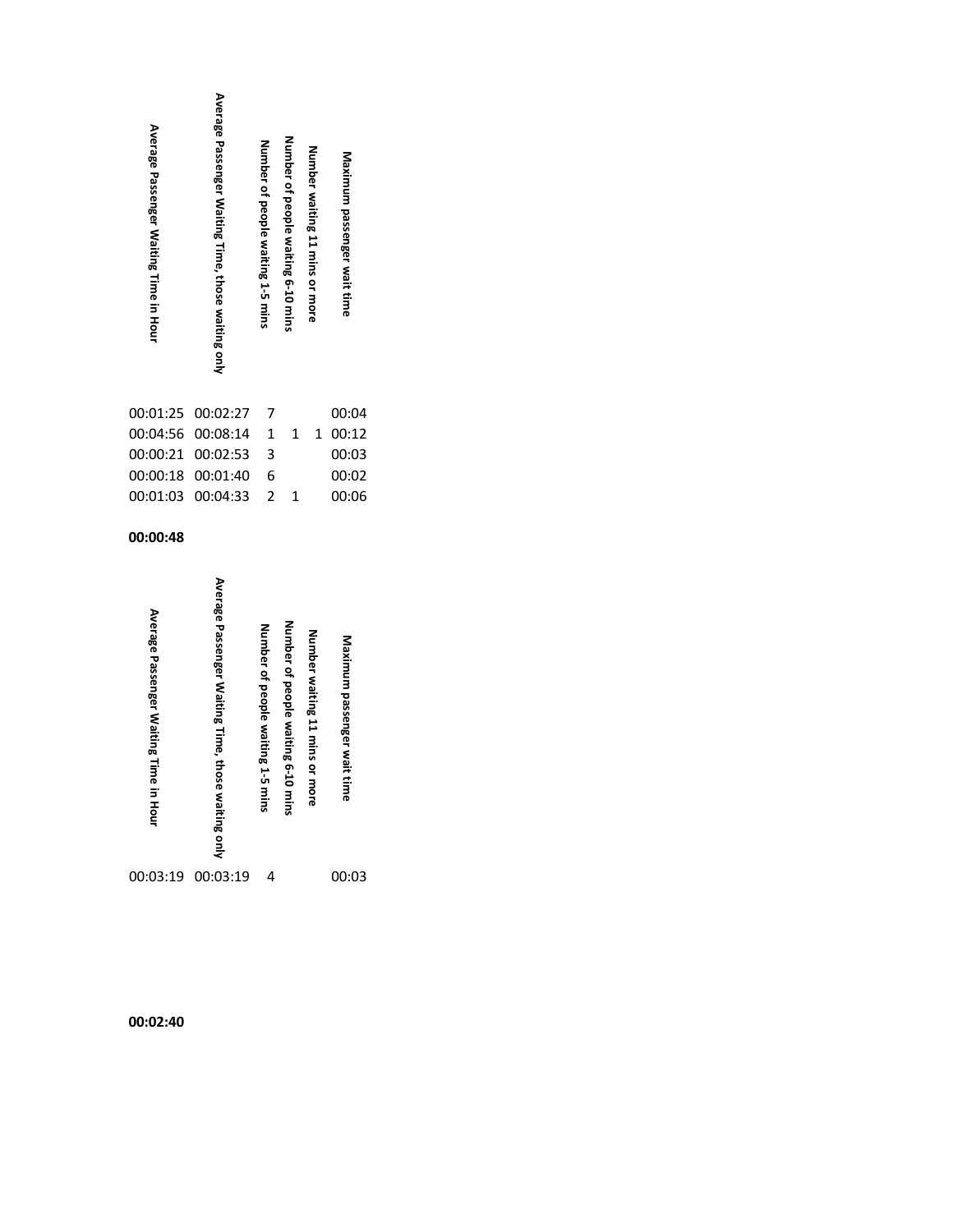| Average Passenger Waiting Time in Hour |
|----------------------------------------|
| Average Passenger Waiting Time in Hour |

00:01:42 00:03:25 2 00:03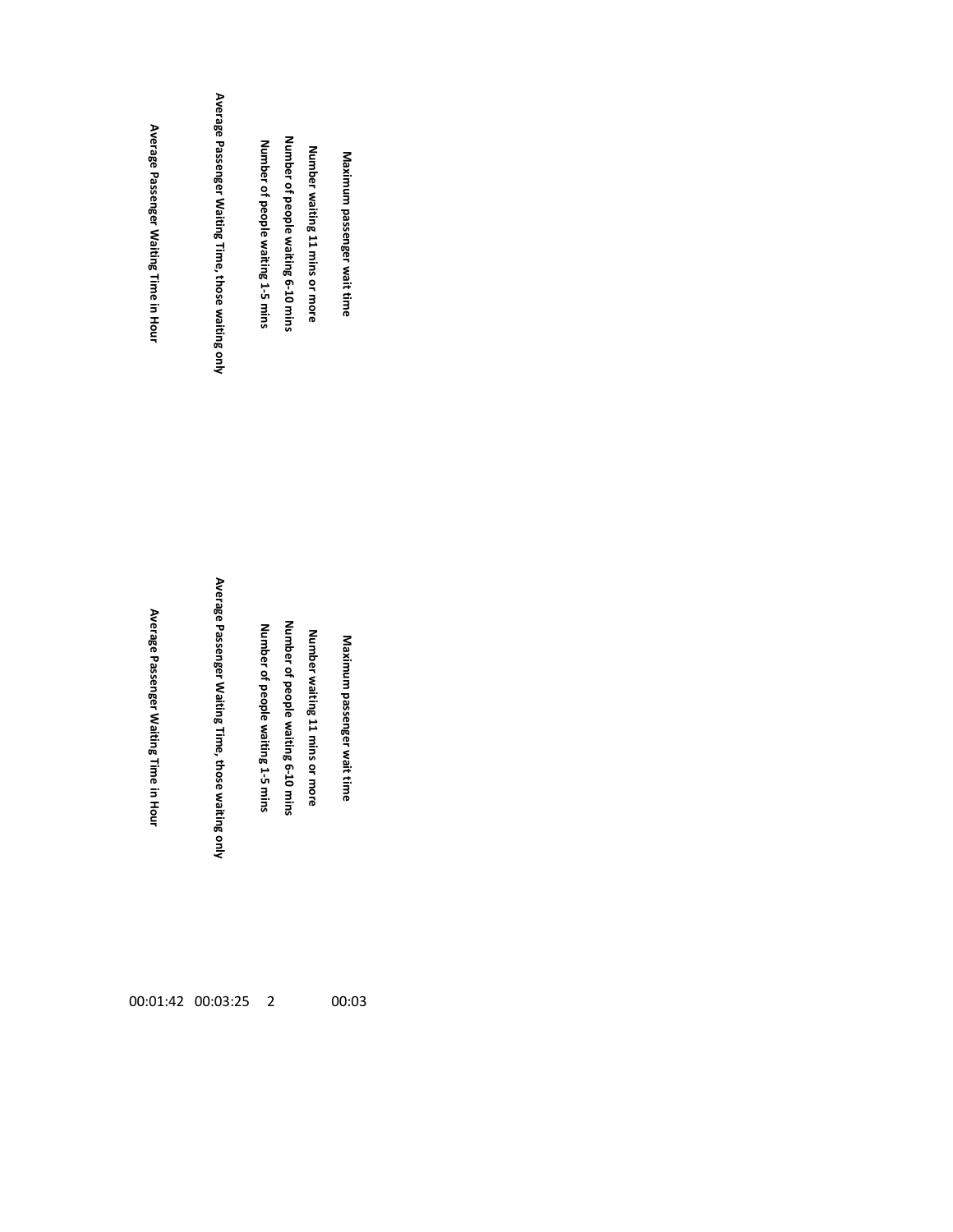00:01:22

Avaximum passenger wait time<br>in Hurmber Waiting 11 mins or more<br>Number of people waiting 1-5 mins<br>Number of people waiting 1-5 mins<br>Number of people waiting 11 mins Number<br>Average Passenger Waiting Time, those waiting only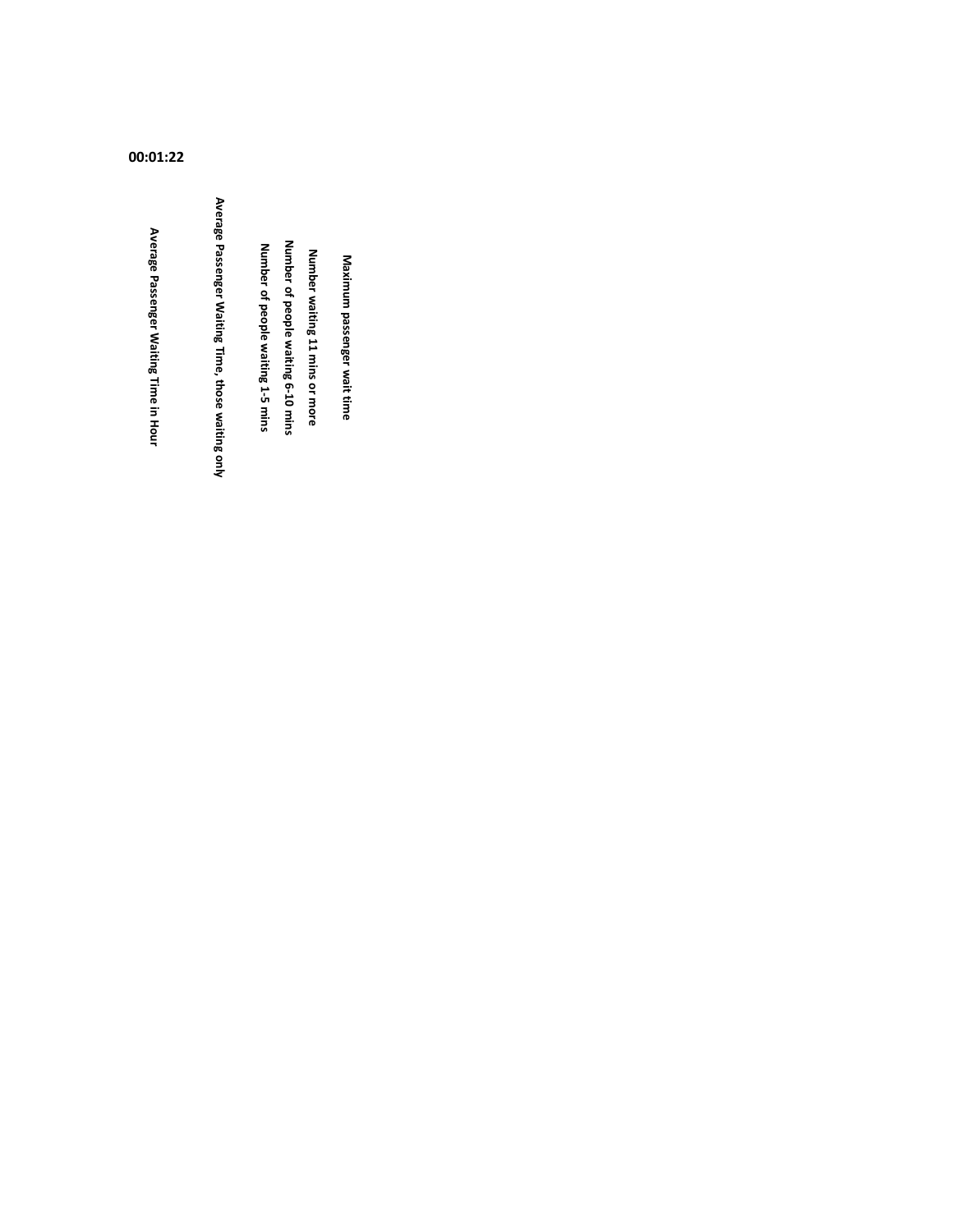| Average Passenger Waiting Time in Hour           | Average Passenger Waiting Time, those waiting only    | Number of people waiting 1-5 mins | Number of people waiting 6-10 mins | Number waiting 11 mins or more | Maximum passenger wait time     |
|--------------------------------------------------|-------------------------------------------------------|-----------------------------------|------------------------------------|--------------------------------|---------------------------------|
| Average Passenger Waiting Time ir<br><b>Hour</b> | Average Passenger Waiting Time, those<br>waiting only | Number of people waiting 1-5 mins | Number of people waiting 6-10 mins | Number waiting 11 mins or more | Maximum passenger wait tim<br>Ō |
|                                                  | 00:00:05 00:04:32 1                                   |                                   | 0                                  |                                | 0 00:04                         |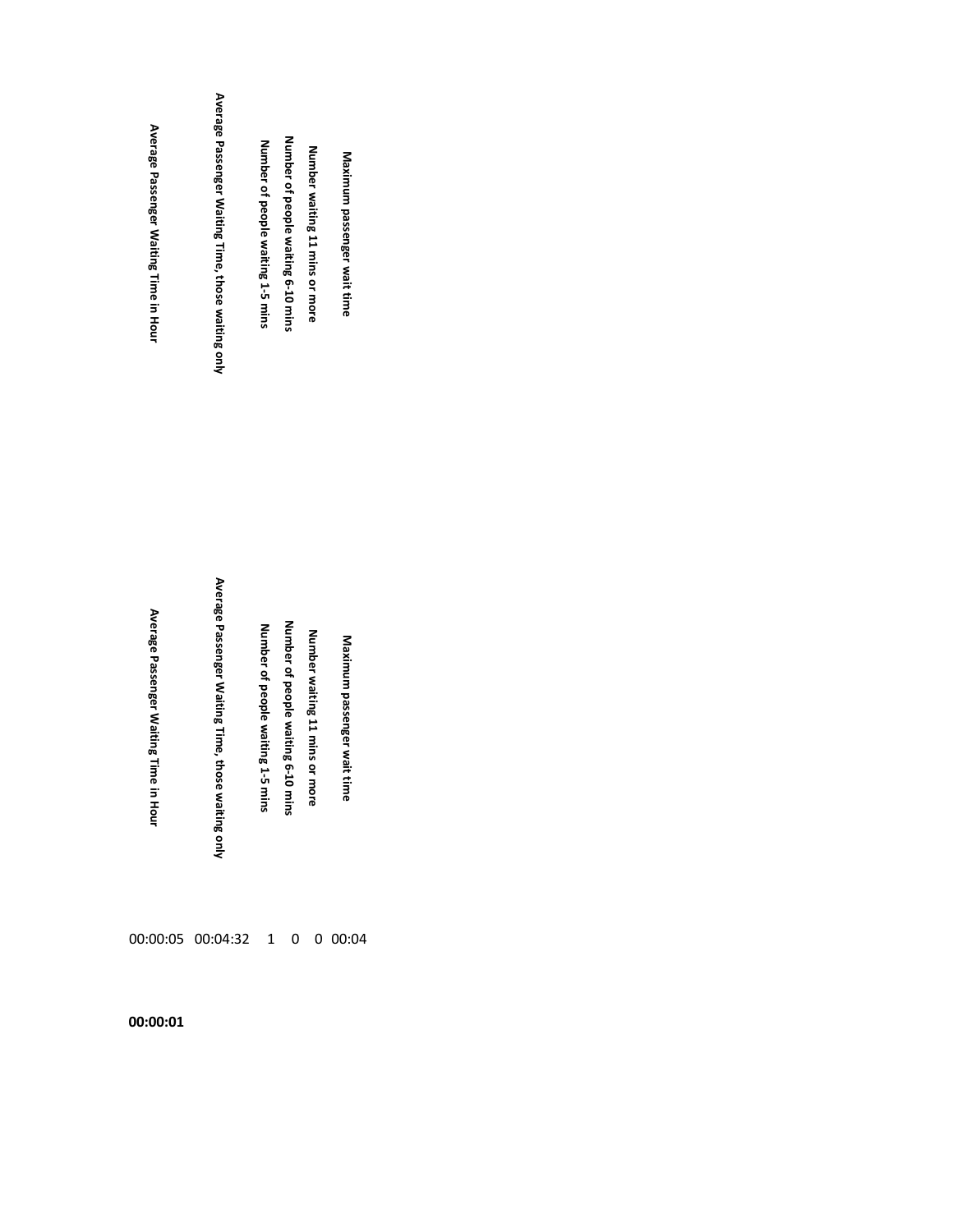| Average Passenger Maiting Time in Horr    | Average Passenger Waiting Time, those waiting only | Number of people waiting 1-5 mins    | Number of people waiting 6-10 mins | Number waiting 11 mins or more | Maximum passenger wait time |
|-------------------------------------------|----------------------------------------------------|--------------------------------------|------------------------------------|--------------------------------|-----------------------------|
| Average Passenger Waiting Time<br>in Hour | Average Passenger Waiting Time, those waiting only | Number of people waiting 1-5<br>mins | Number of people waiting 6-10 mins | Number waiting 11 mins or more | Maximum passenger wait time |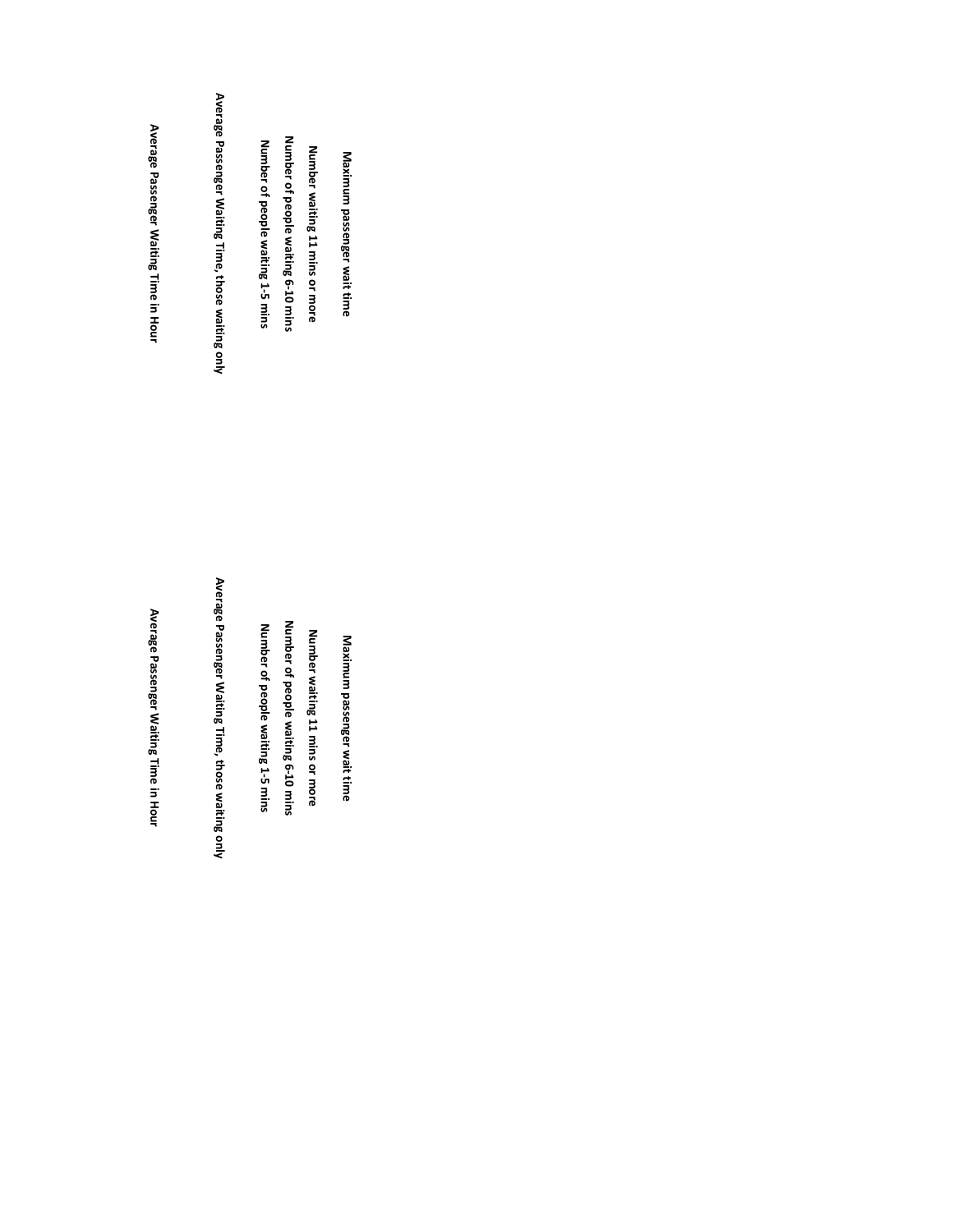| Average Passenger Waiting Time, those waiting only<br>Average Passenger Waiting Time in Hour | Number of people waiting 6-10 mins<br>Number of people waiting 1-5 mins<br>Number waiting 11 mins or more | Maximum passenger wait time |  |
|----------------------------------------------------------------------------------------------|-----------------------------------------------------------------------------------------------------------|-----------------------------|--|
|----------------------------------------------------------------------------------------------|-----------------------------------------------------------------------------------------------------------|-----------------------------|--|

| 00:00:51 00:04:17 4     |  | 00:06 |
|-------------------------|--|-------|
| $00:00:16$ $00:02:45$ 3 |  | 00:03 |

00:03:15 00:07:20 12 8 8 00:16 00:03:35 00:09:26 0 12 4 00:12